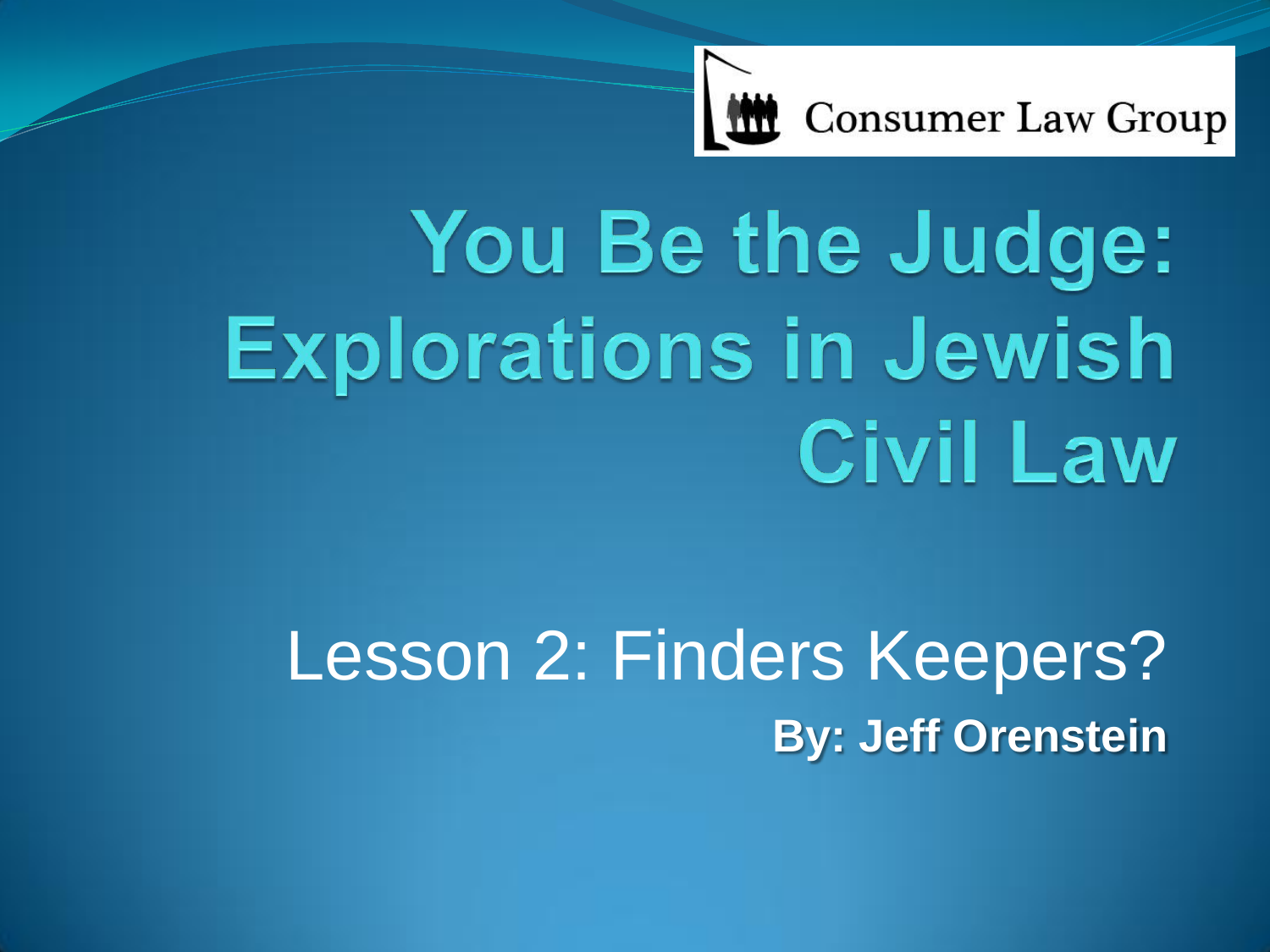• The C.c.Q. states how property rights are created, namely:

Article 916.

« Property is acquired by contract, succession, occupation, prescription, accession or any other mode provided by law.

No one may appropriate property of the State for himself by occupation, prescription or accession except property the State has acquired by succession, vacancy or confiscation, so long as it has not been mingled with its other property. Nor may anyone acquire for himself property of legal persons established in the public interest that is appropriated to public utility. »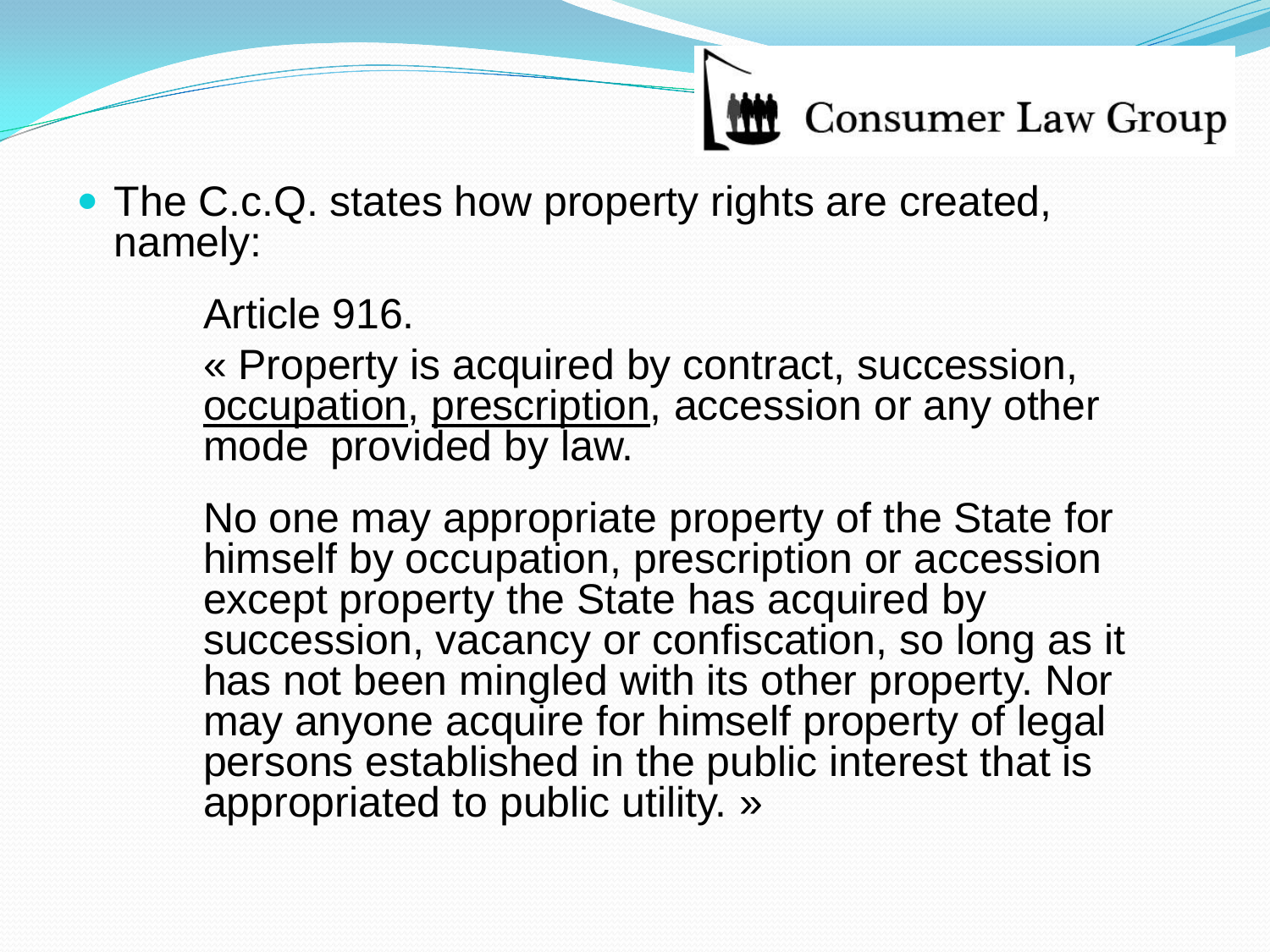#### **Things Without an Owner**

**Divided into:**

**1) Wild Animals (***res nullius***)**

**2) Abandoned Things (***res derelictae***)**

**3) Treasures**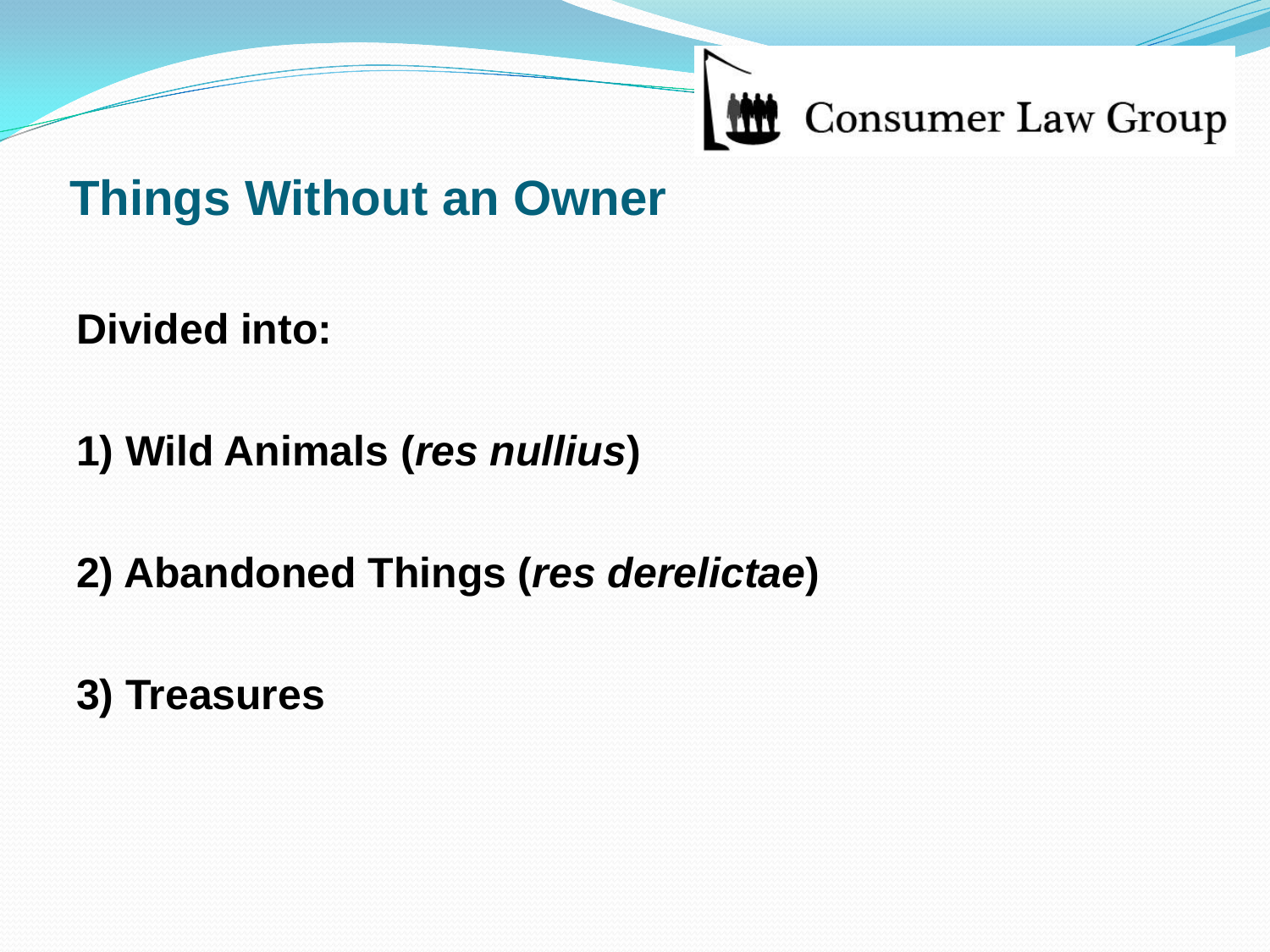#### **Wild Animals**

- Important to distinguish Wild Animals from Domestic Animals, which have been owned by people for centuries
- These include: insects, gaming animals, aquatic fauna (fish and other things from the sea), and leaves falling from trees
- Subject, of course, to particular laws that regulate fishing and hunting which may prevent or restrict appropriation of these things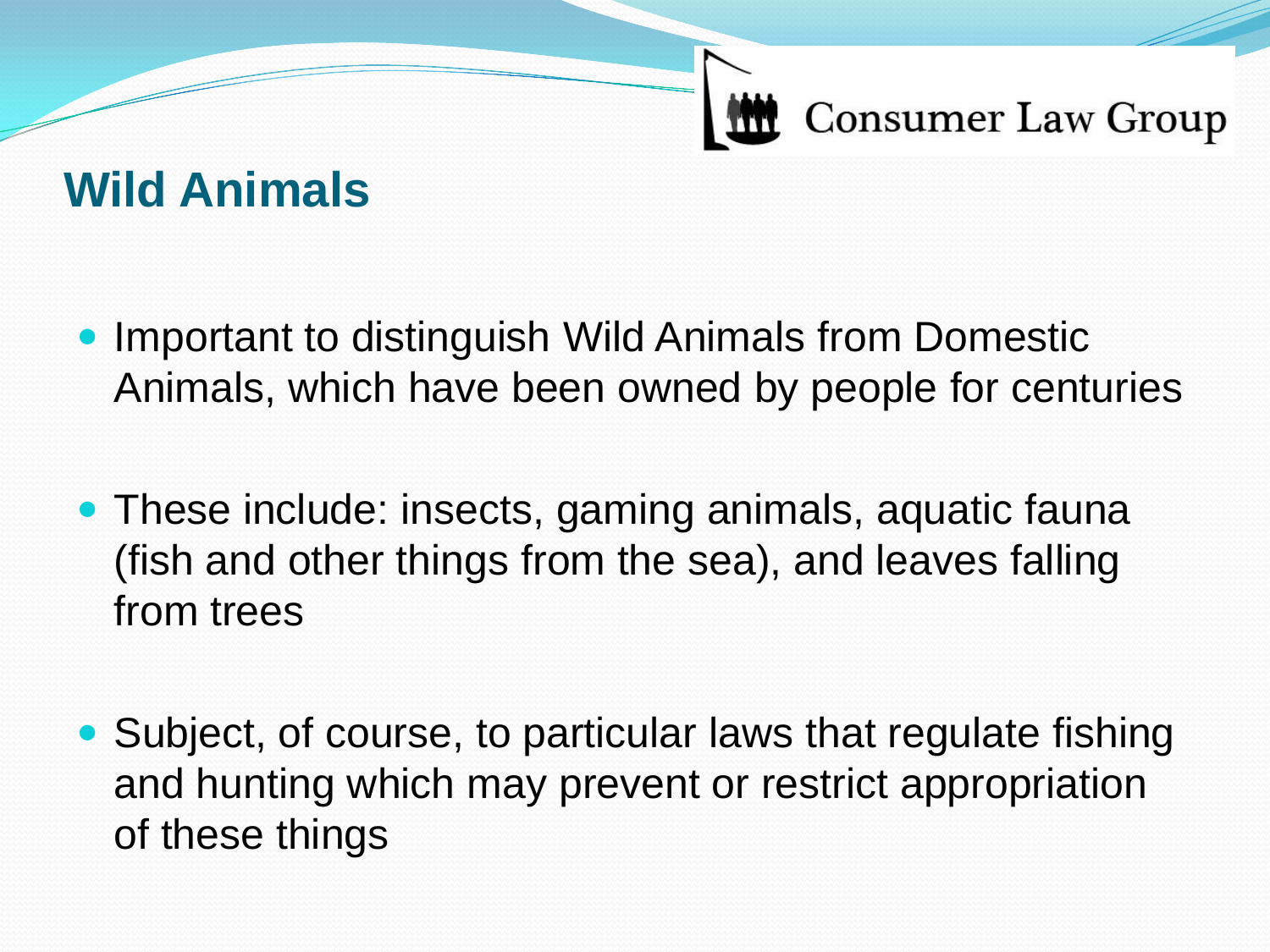#### **Abandoned Property**

- Things where the owner has renounced to possession and his property rights thereto
- Examples being: garbage or recycling left outside someone's house
- Act of abandoning must have the following characteristics:
- 1) Unilateral act by the owner
- 2) Voluntary
- 3) Unequivocal expression of intent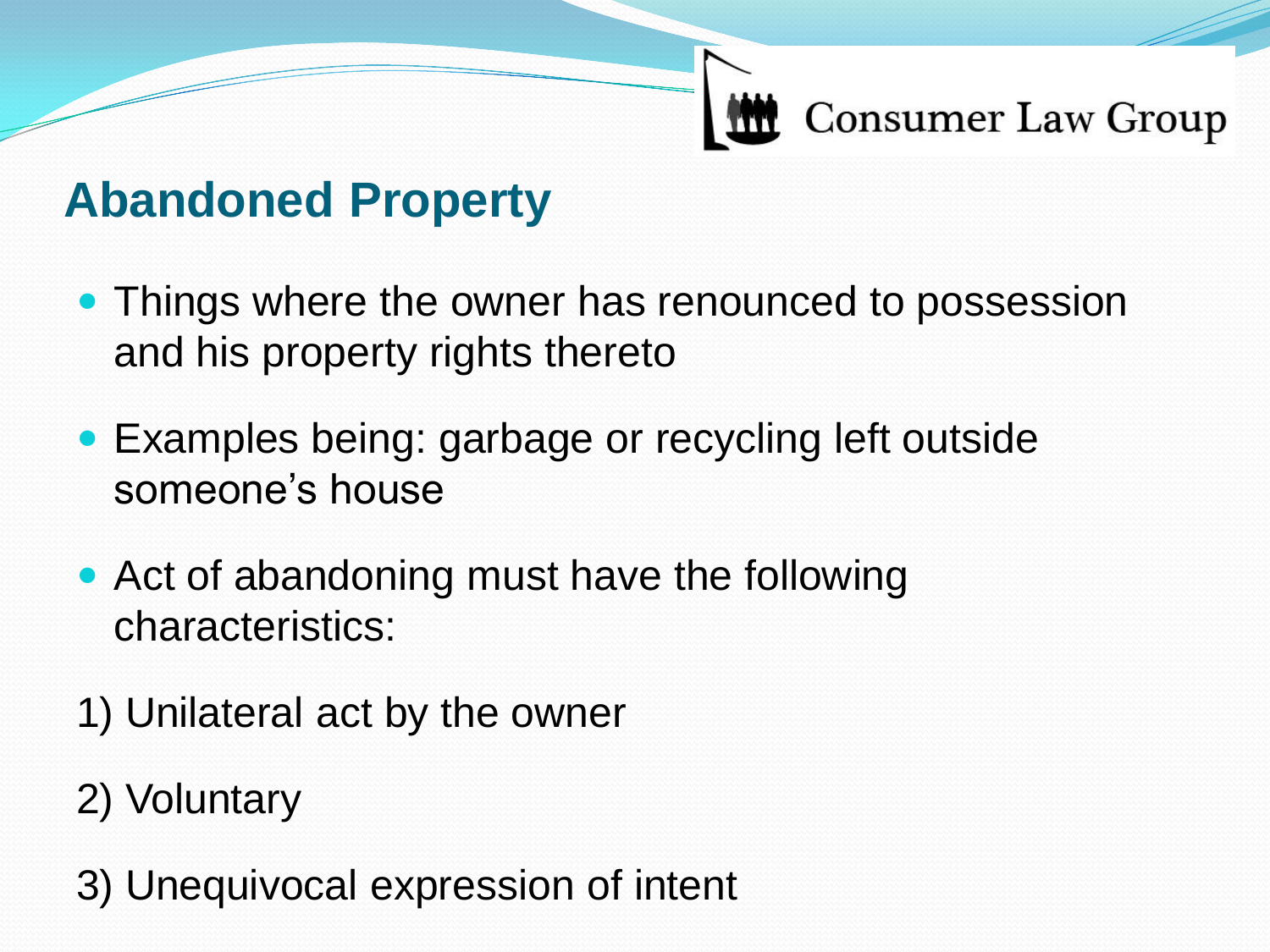• Since the law requires specific proof of this intent to abandon by the owner, the law creates an absolute irrefutable presumption, namely:

#### Article 934 par. 2

« Movables of slight value or in a very deteriorated condition that are left in a public place, including a public road or a vehicle used for public transportation, are deemed abandoned things. »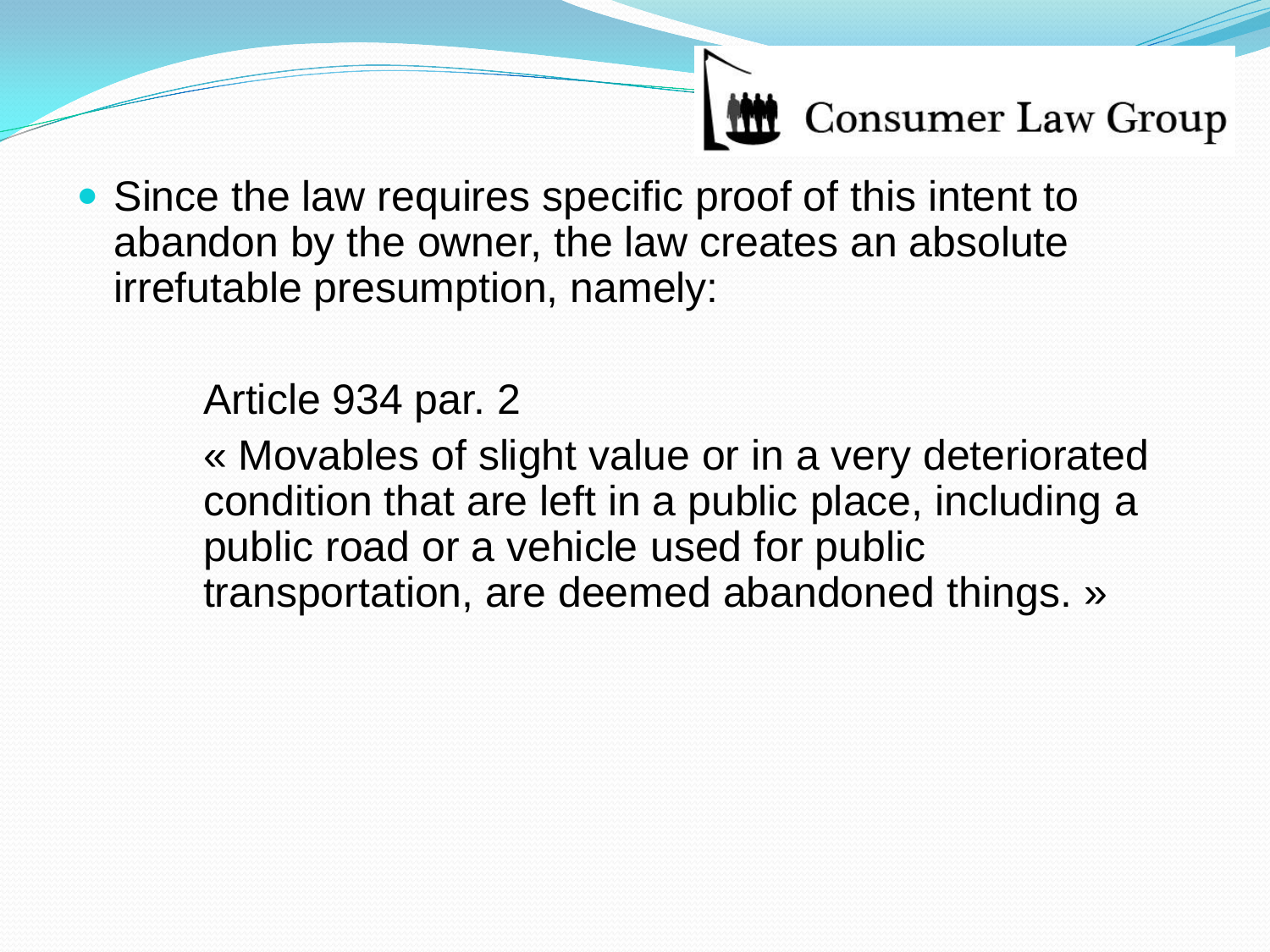#### **Treasures**

• Undefined in the C.c.Q., but old definition still applicable:

Article 586 par. 2 C.C.L.C

« A treasure is any buried or hidden thing of which no one can prove himself owner, and which is discovered by chance. »

- 3 essential characteristics:
- 1) Hidden in the ground, walls, floor, etc. -- not visible, to be uncovered at a later date
- 2) No known owner at the time that it is found, usually due to the passing of time
- 3) Discovered by chance not a systematic search
-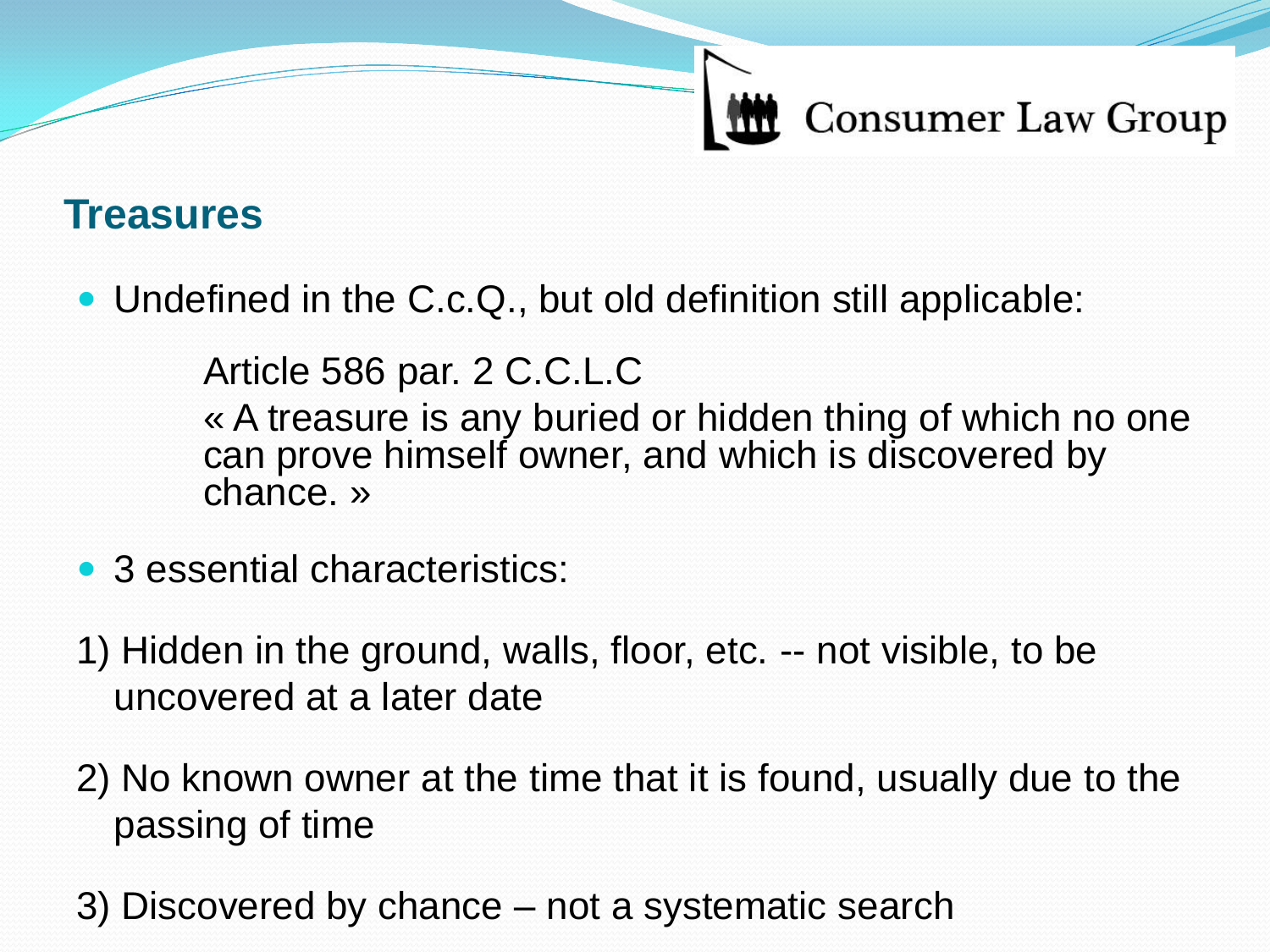#### **Finders Keepers**

• Things without an owner are acquired by occupation

Article 935 C.c.Q.

« A movable without an owner belongs to the person who appropriates it for himself by occupation.

An abandoned movable, if no one appropriates it for himself, belongs to the municipality that collects it in its territory, or to the State. »

• Occupation: simple possession with the intention to be the thing's owner (art. 914 C.c.Q.)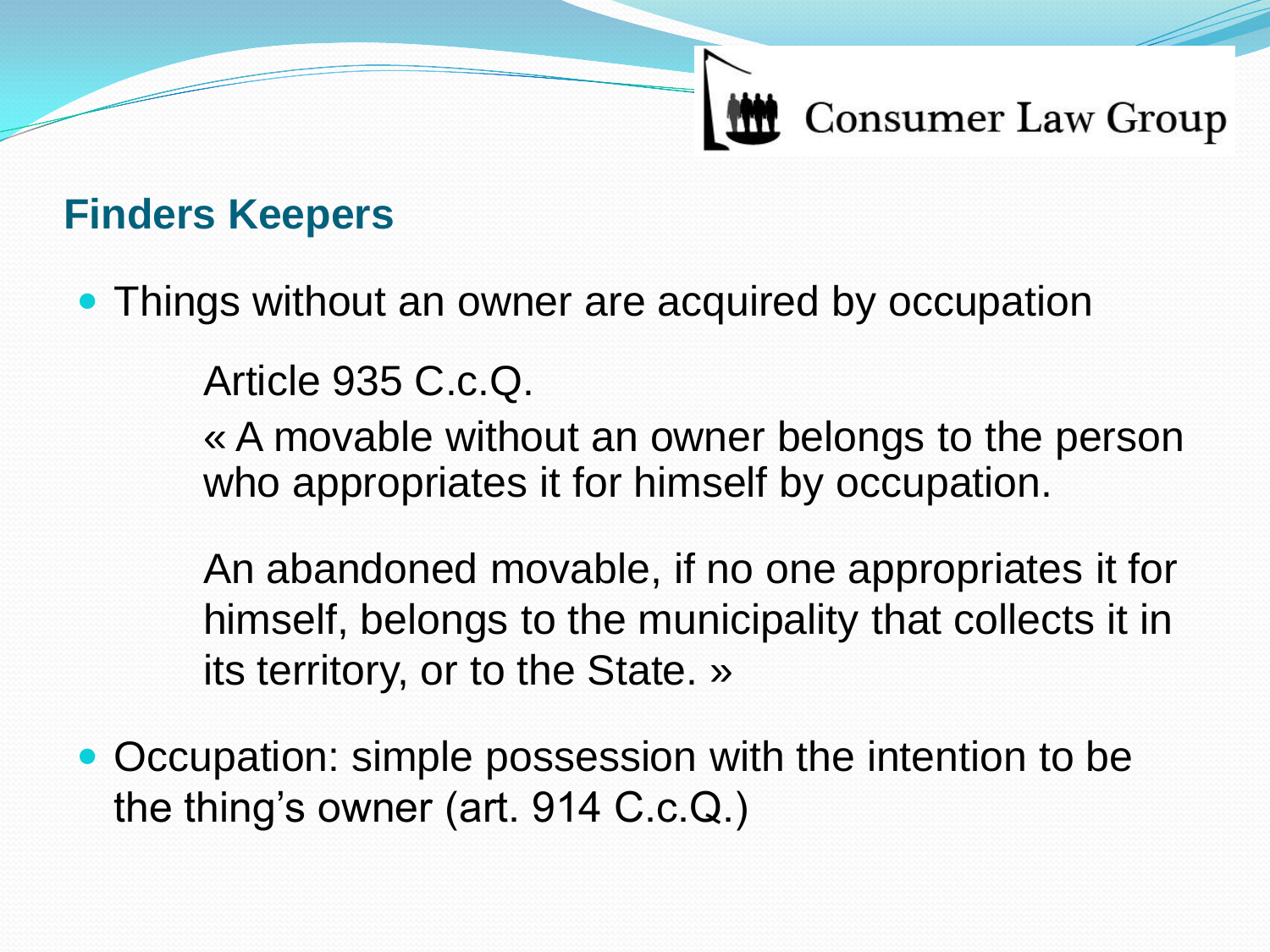#### **Variation of Rule of Finders Keepers for Treasures**

• The rule of occupation (that applies to wild animals and abandoned property) changes in the case of treasures depending on where the treasure is found

Art. 938 C.c.Q.

« Treasure belongs to the finder if he finds it on his own land; if it is found on the land of another, 1/2 belongs to the owner of the land and 1/2 to the finder, unless the finder was acting for the owner. »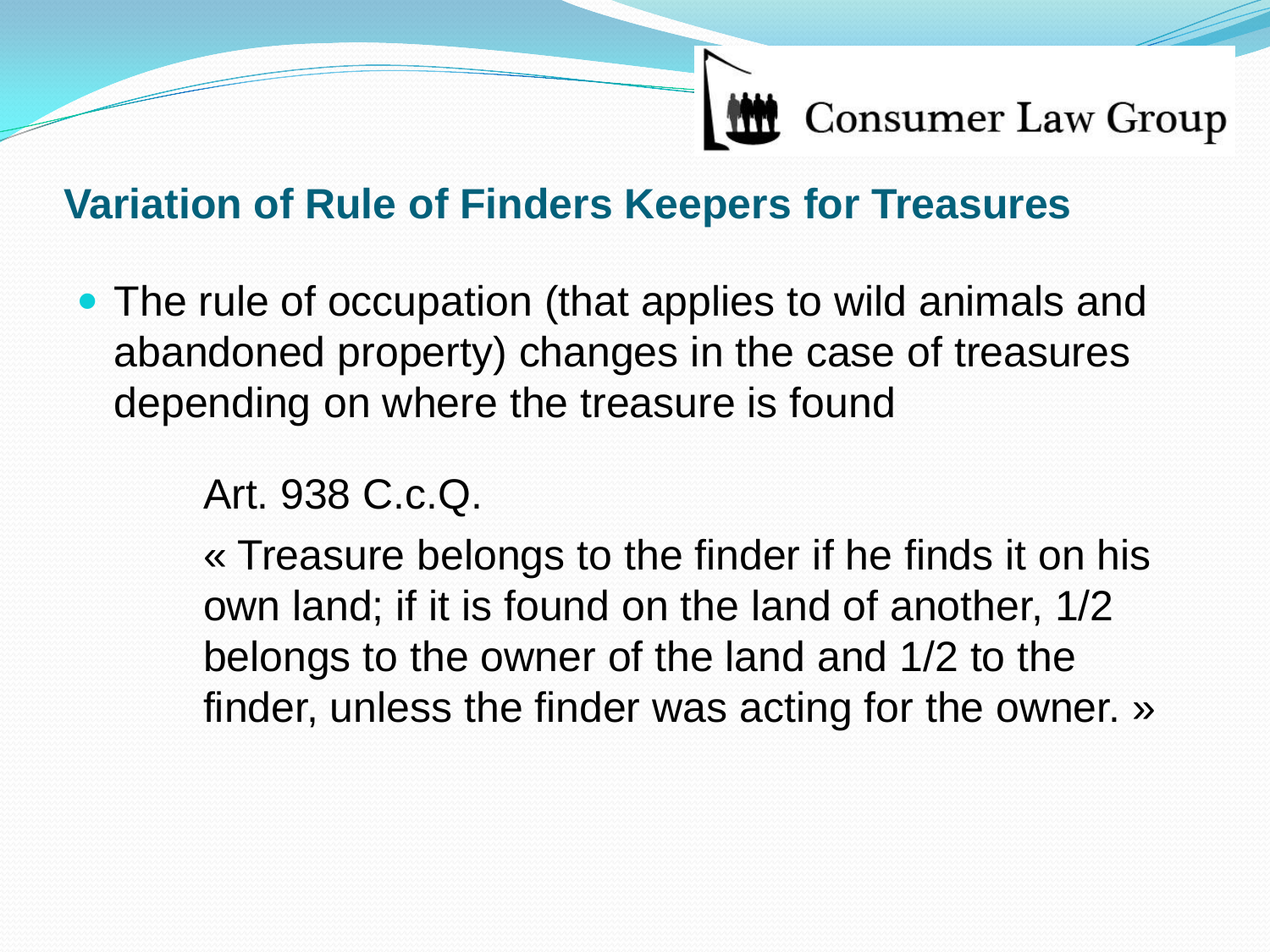#### **Lost, Forgotten, and Stolen Movables**

- This type of property may only be acquired by prescription (as opposed to by occupation)
- In these cases, the things continue to belong to their owners

Art. 939 C.c.Q.

« A movable that is lost or that is forgotten in the hands of a third person or in a public place continues to belong to its owner.

The movable may not be acquired by occupation, but may be prescribed by the person who detains it, as may the price subrogated thereto. »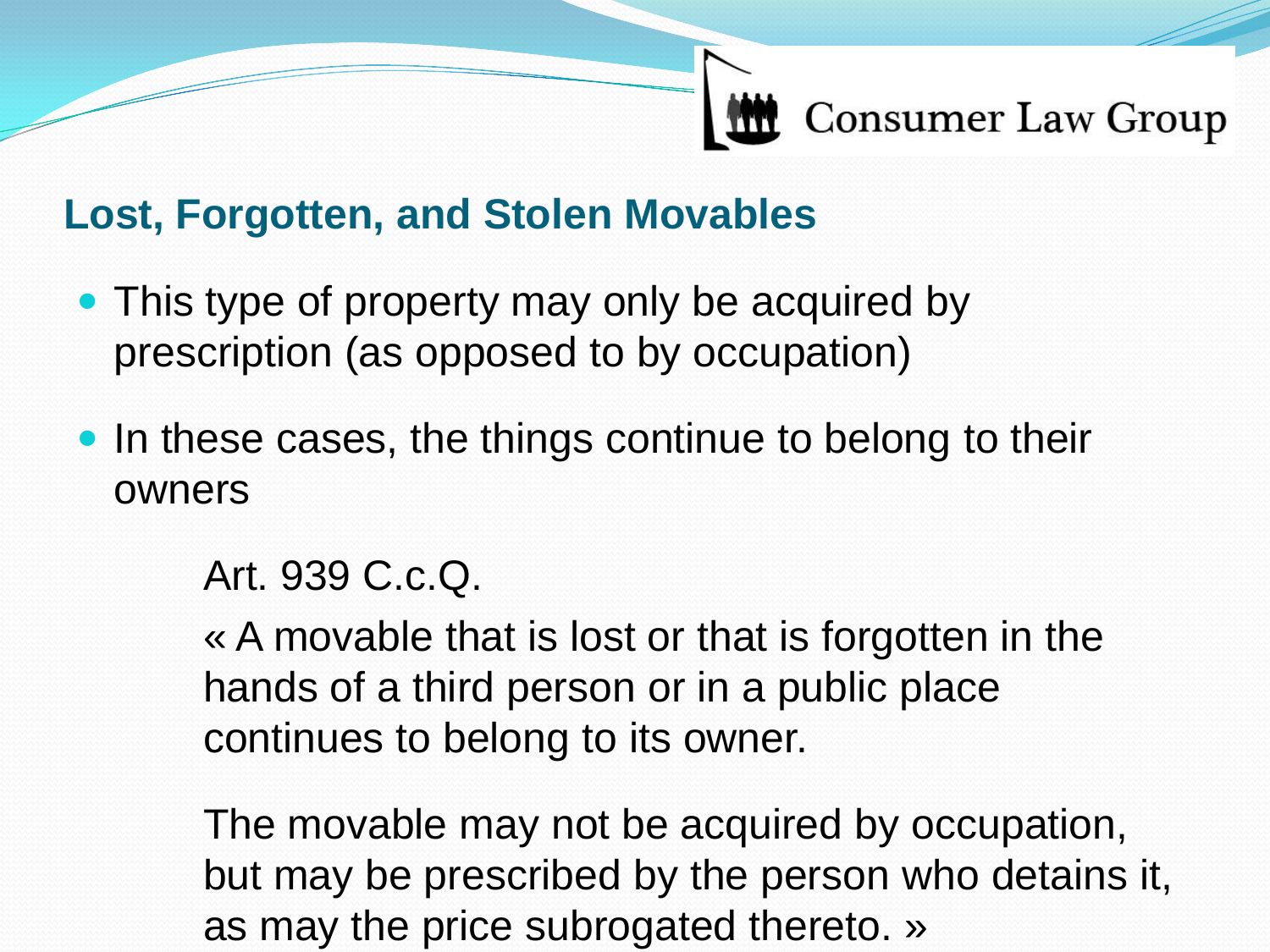- There are 2 obligations on the finder:
	- 1) To attempt to return the thing to its owner (if possible and if he is able to ascertain the person's identity) [art. 940 C.c.Q.]
	- 2) To report to a peace officer in the municipality that the thing is found [art. 941 C.c.Q.]
- If the finder fails to follow these 2 obligations, he will be barred from ever acquiring ownership by prescription as it states "the finder of a lost thing, in order to acquire, by prescription, ownership of it .." (art. 941 C.c.Q.)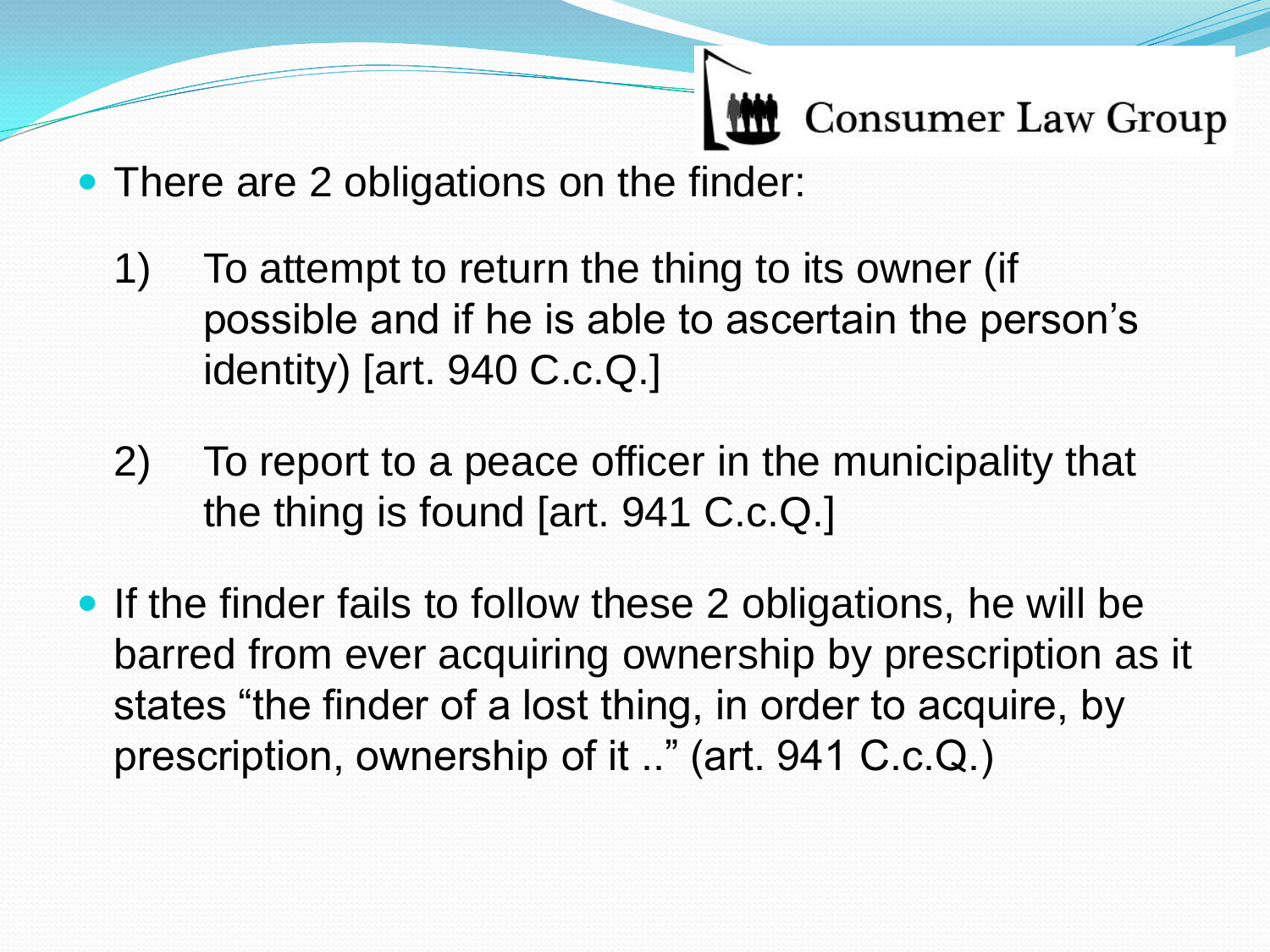#### **Consumer Law Group Distinction Between Property that is Abandoned, Treasure, Lost, or Forgotten**

#### **Boivin v. PG du Quebec, EYB 2000-16881 (C.A.)**

- A person found 2 gold bars while scuba diving at the Parc des Laurentides on the border of the Jacques-Cartier lake
- 3 days later, another person finds 3 more gold bars about 15 feet from where the other 2 gold bars were discovered
- The people hand the gold bars over to the police
- The police were unable to find the owner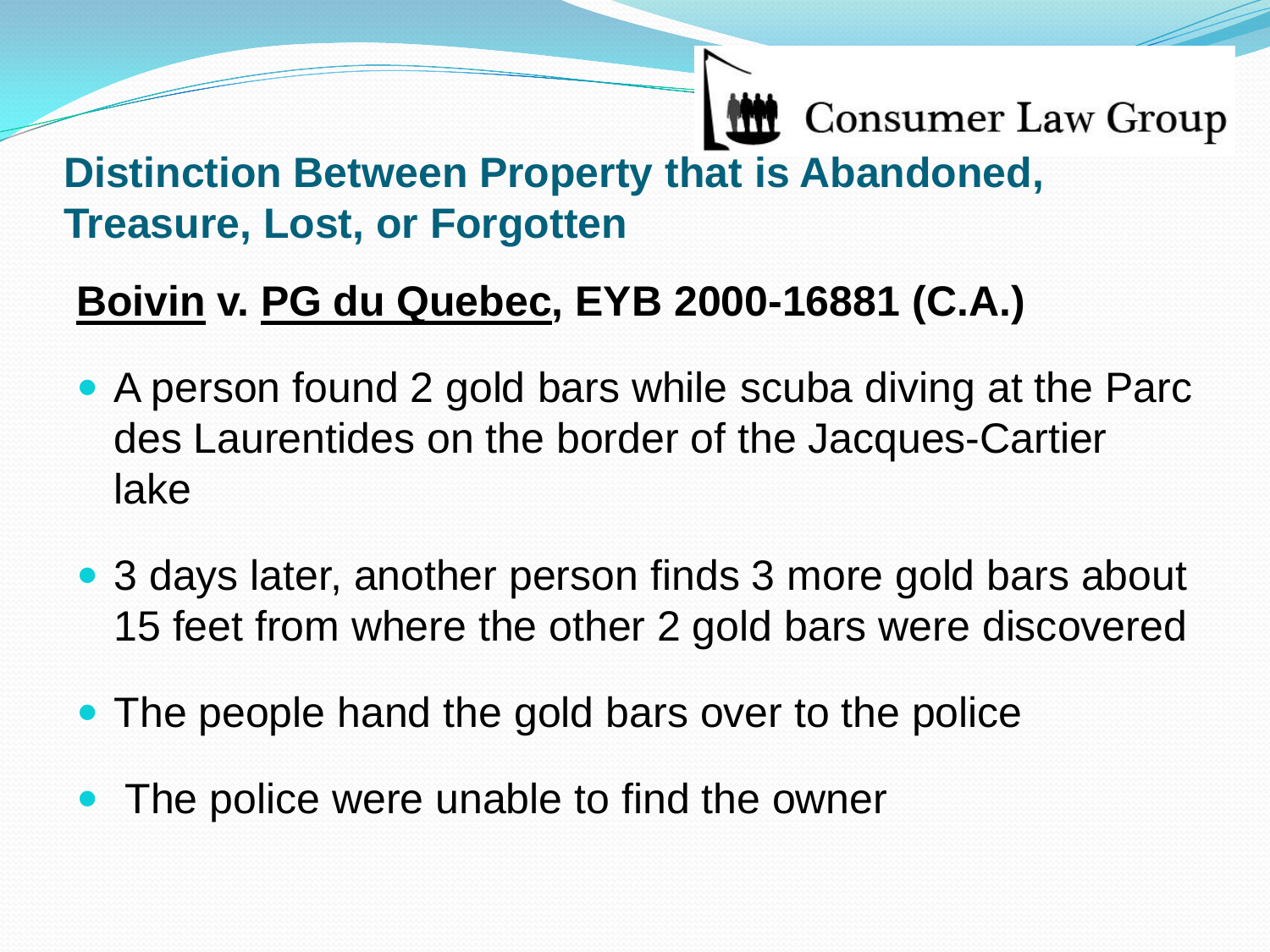- The government argued that it was a "treasure" found on their land and must be shared 50/50 with them
- The finders argued that it was "abandoned" and so it was finders keepers (100% theirs)
- The Trial Judge said that the gold bars were considered a treasure because no reasonable person would abandon 5 gold bars worth \$16,000 each (for a total of \$80,000)
- The Court of Appeal reversed and decided that there can be several other explanations as to why a person would abandon gold bars, for example because they were the proceeds of a crime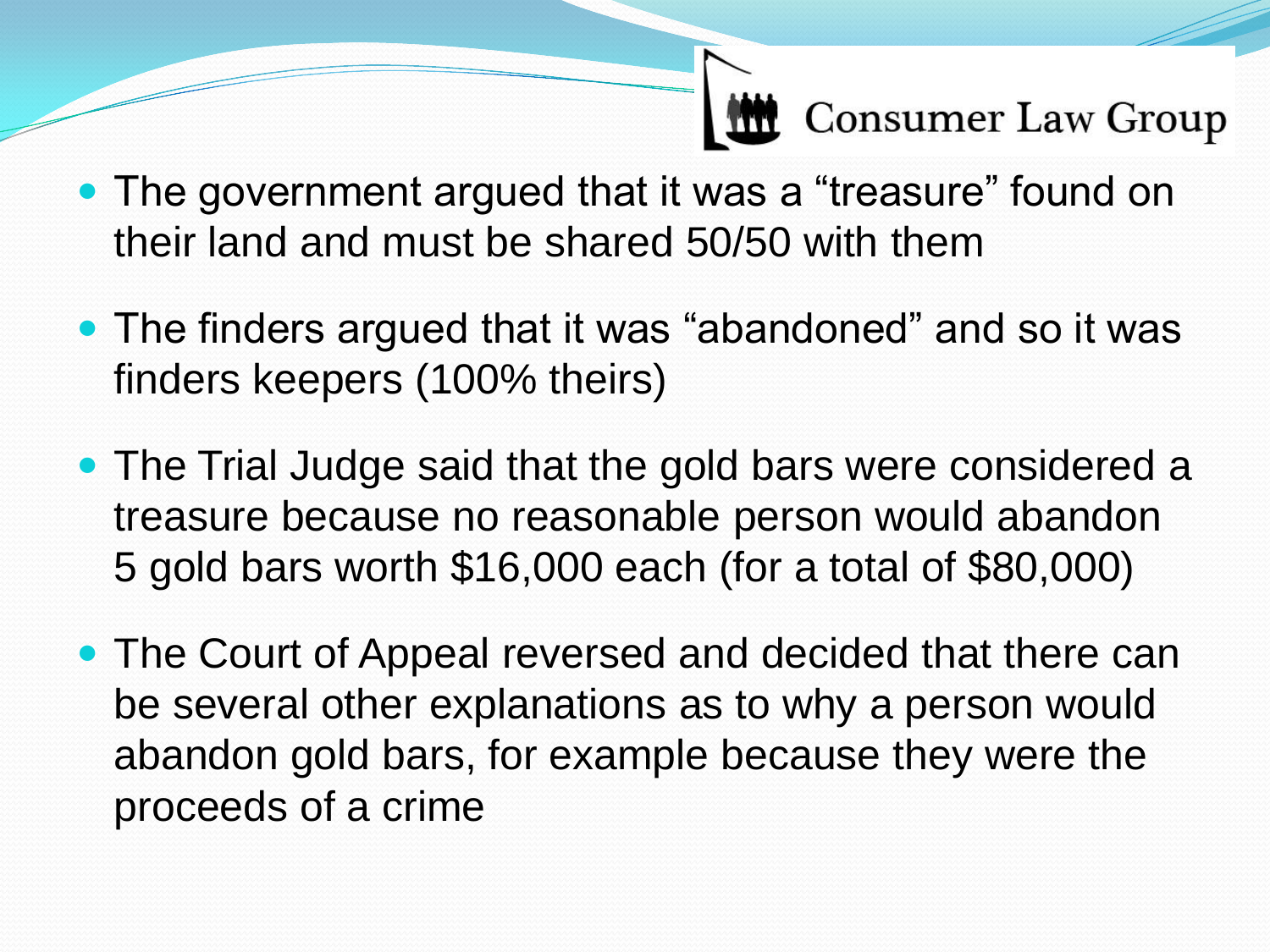- It was an error that the Trial Judge based himself on his own opinion of what a reasonable person would do failing any proof
- Subject to the owner appearing to claim ownership, the gold bars were awarded to their finders as abandoned property

#### **R. v. Rheaume et Tessier, EYB 1999-10968 (C.M.)**

- Rheaume and Tessier worked as cleaners at the Montreal Casino
- They were accused of theft of less than \$5,000 in accordance with Criminal Code and fired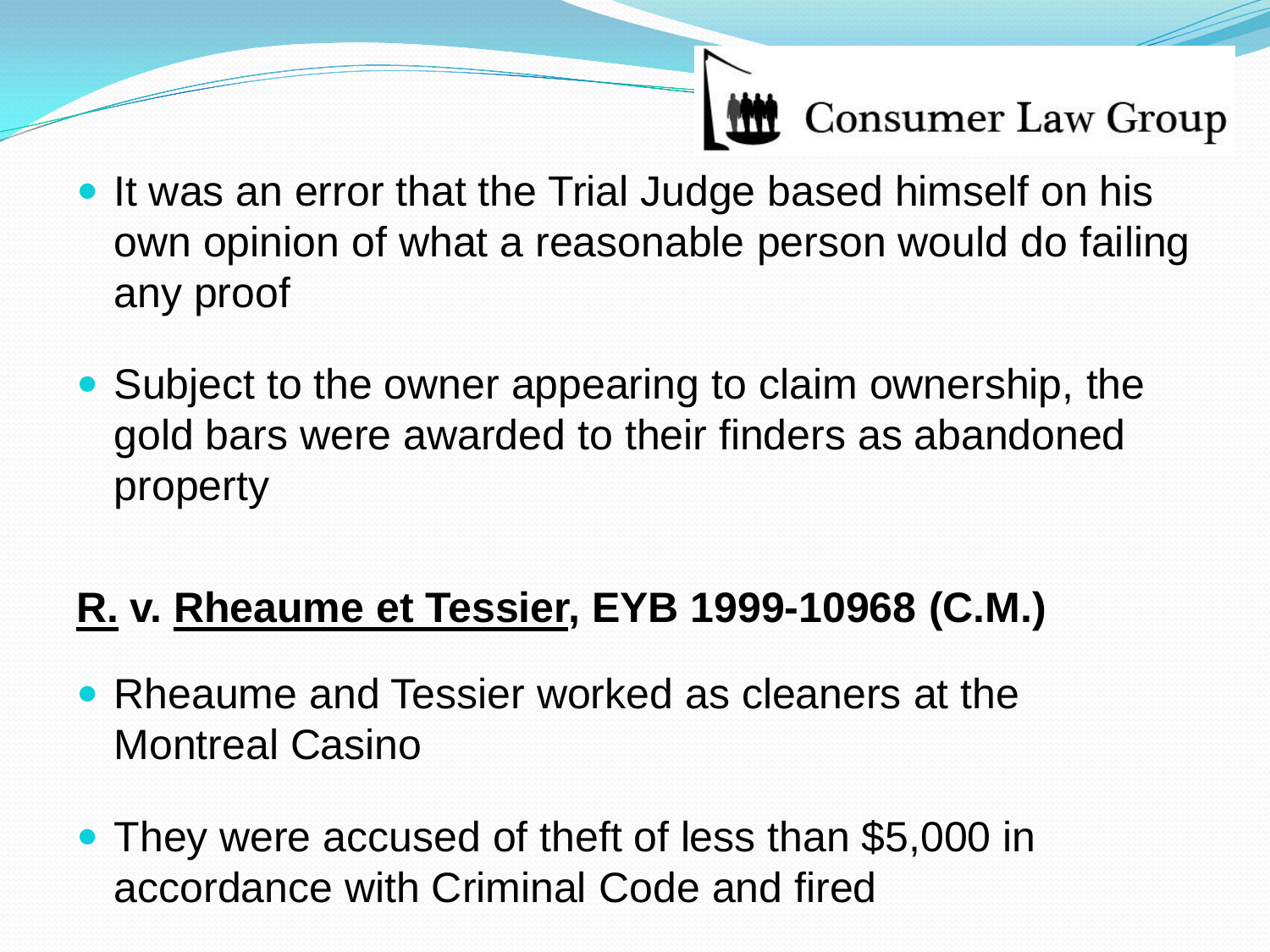- The verbal procedure for dealing with money left by patrons was:
- 1) If it was near a player, it is assumed to be his and they draw that person's attention to it
- 2) If it is a small amount of money (i.e. 25 cents), it is collected and thrown into the fountain, which is later given to charity
- 3) If it is a large sum, security is called to handle it
- The procedure was then written and changed so as to call security right away in all circumstances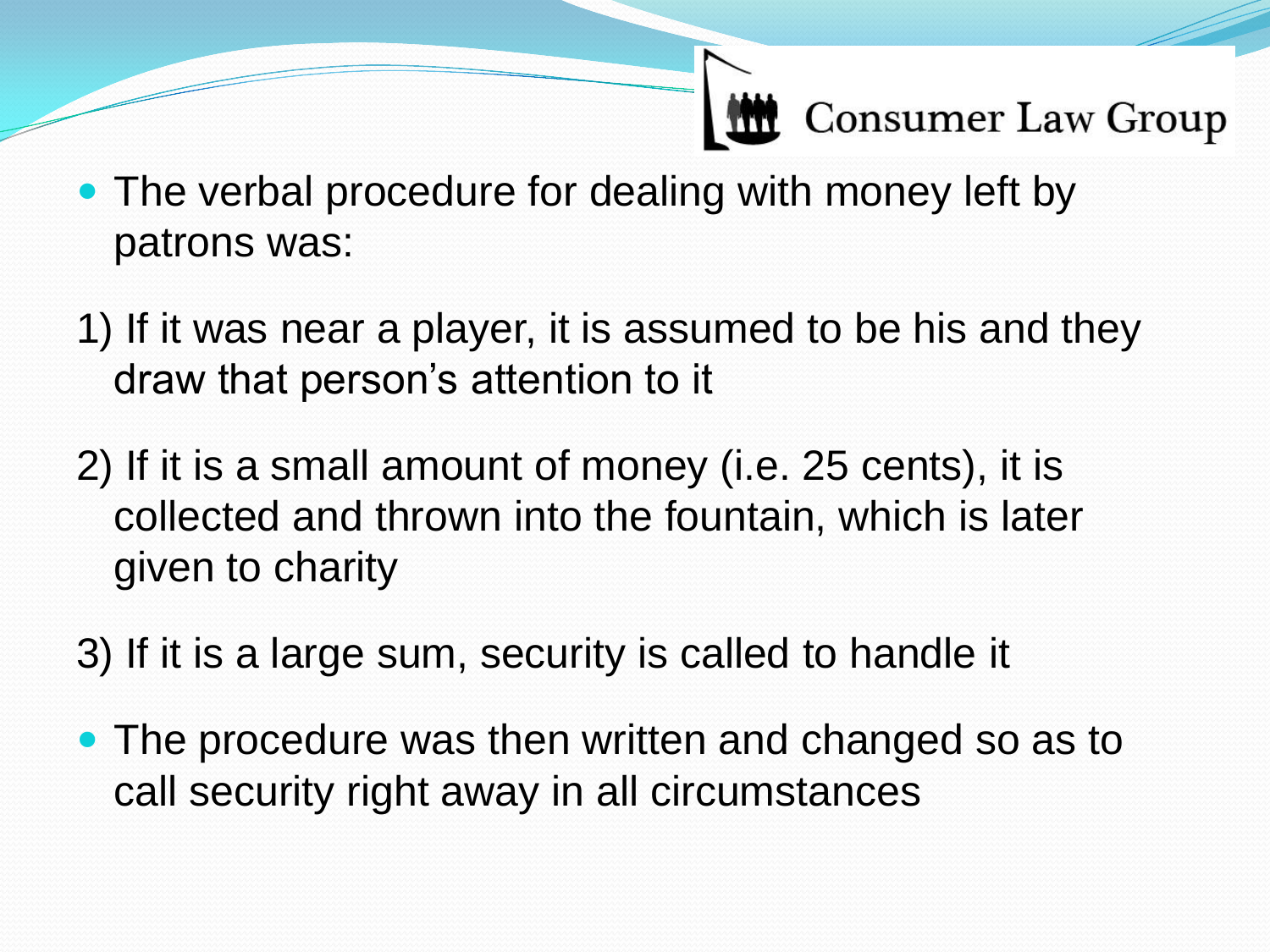- The casino decided to strategically place quarters in various places where the cleaning staff could see them and watched what they did on video
- The Accused were seen putting the quarters in their pockets, but at the end of their shifts they threw them into the fountain just like before
- In order to determine whether or not the Accused committed theft, the judge had to first analyze who were the rightful owners of these quarters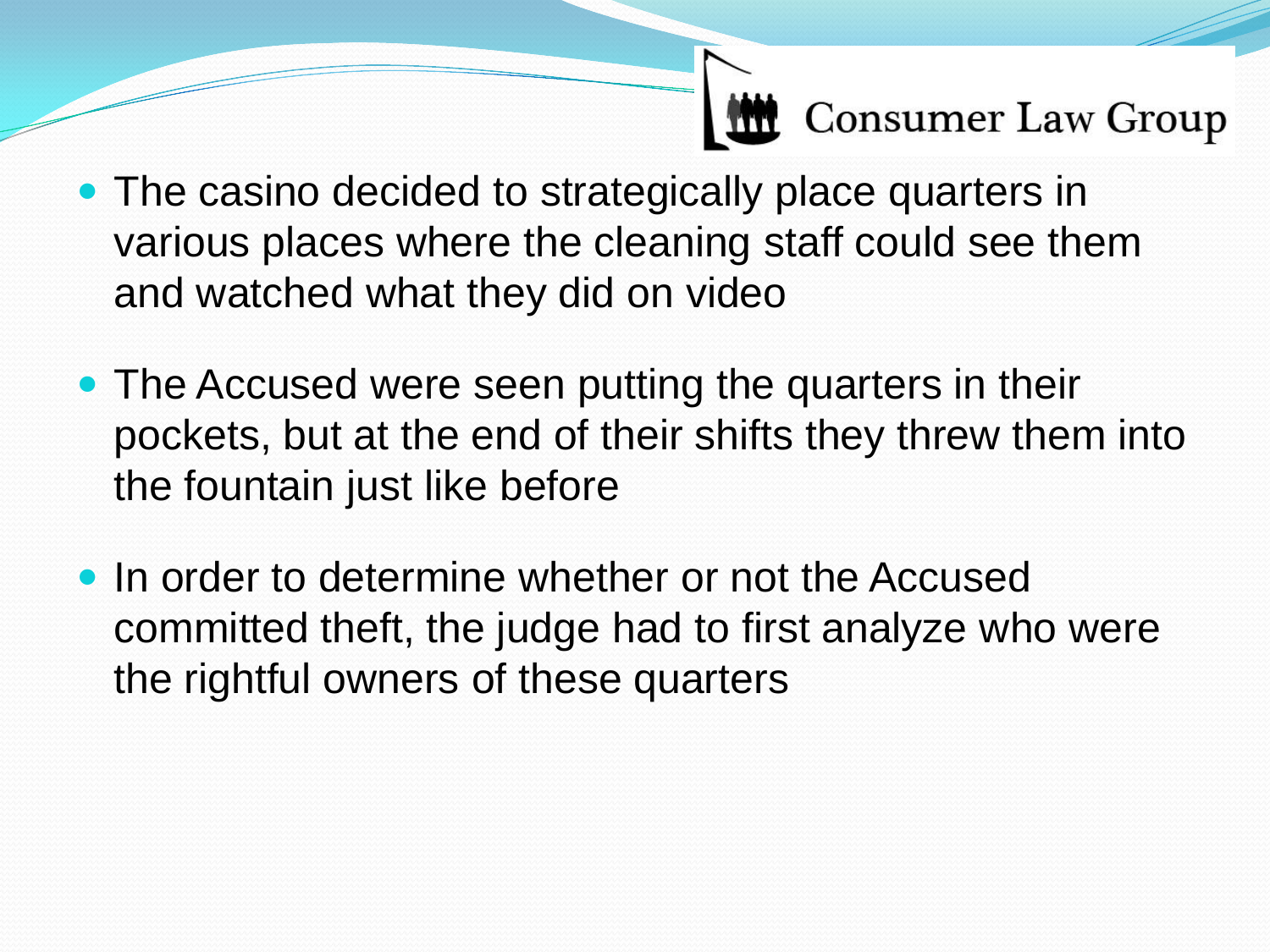- If the quarters are lost then they still belong to their original owner -- however, if they are abandoned, then they belong to their finder
- Article 934 par. 2 C.c.Q. creates an irreversible presumption that where "movables of slight value or in a very deteriorated condition that are left in a public place, including a public road or a vehicle used for public transportation, are deemed abandoned things."
- The judge concludes that the gaming area is considered "public", therefore, the quarters found there were of "slight value" and are deemed abandoned -- they have no owner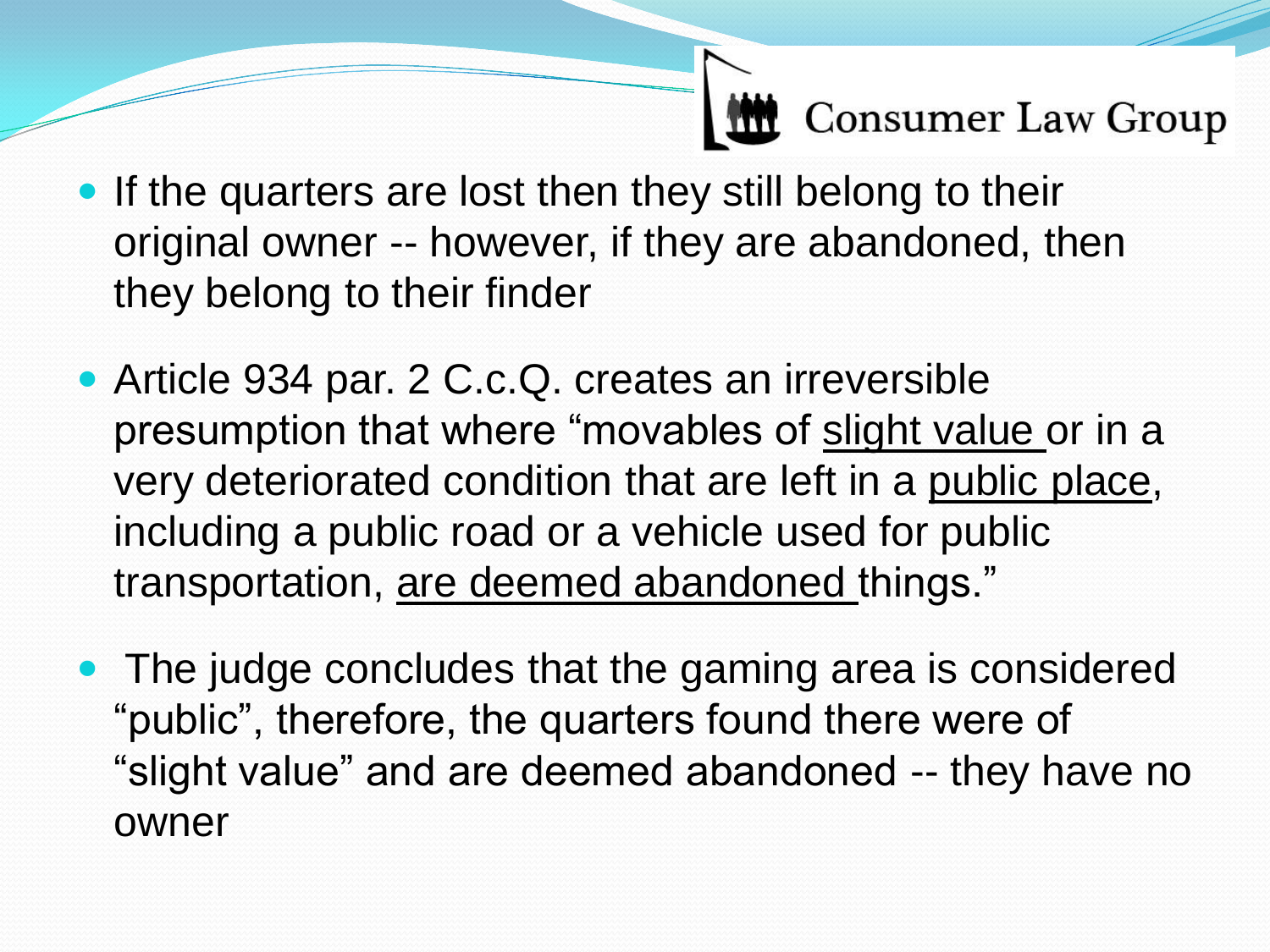- The casino's objective was to not have their employees keep their patron's found money
- However, considering that the money has no owner and that the Accused were not keeping the money but simply following the old rule of throwing the money into the fountain -- they did not have the requisite *mens rea* to commit theft

#### **Pace c. Provigo Québec inc., EYB 2009-162676 (C.Q.)**

 A cashier found an envelope with \$2,400 cash next to the self-service check out counter and gave it to the store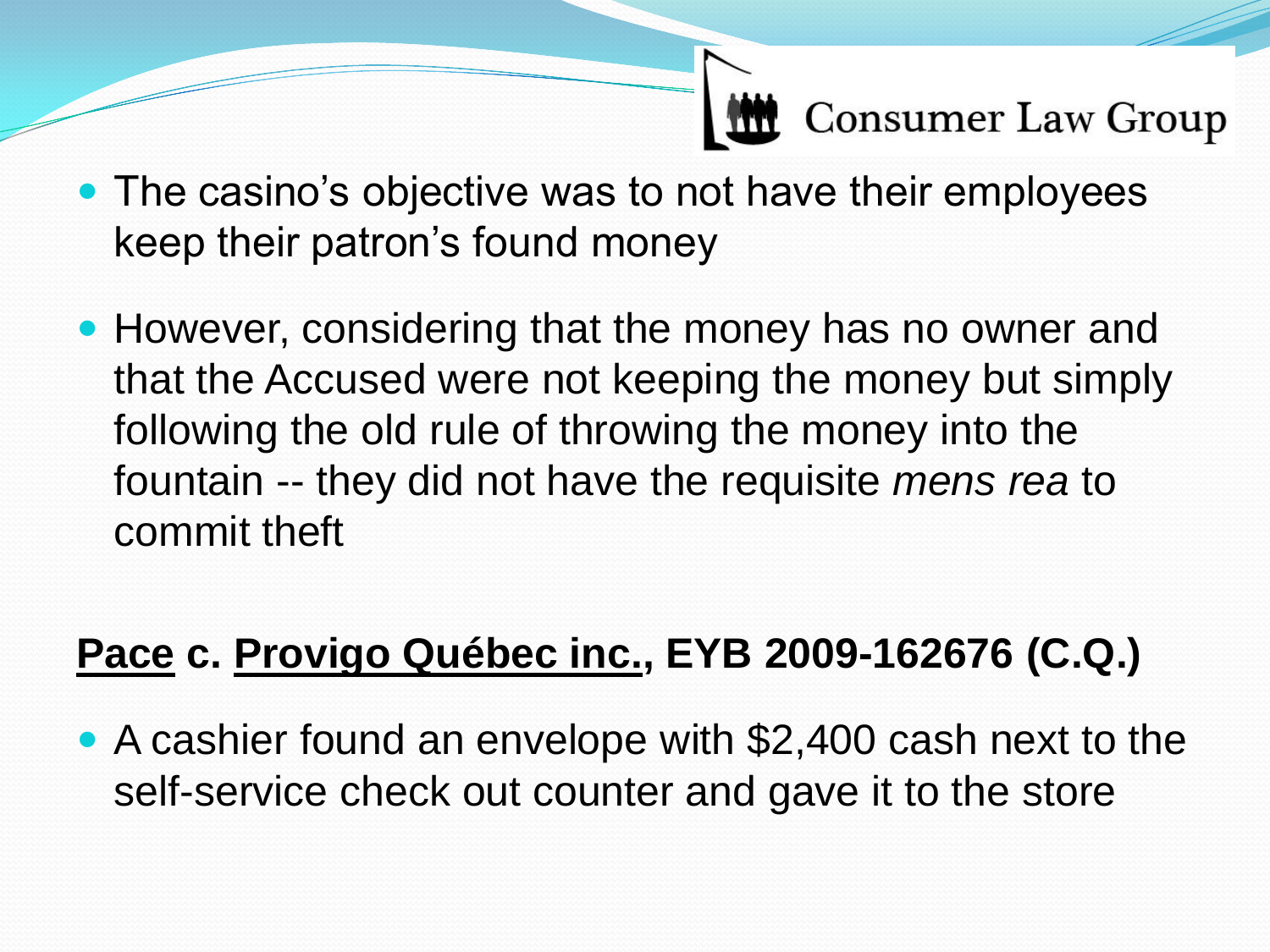- Almost 1 year later, no one had claimed ownership of the money
- The employee sued for possession of the money claiming that it is a lost or forgotten thing (art. 939 C.c.Q.)
- The judge concluded that since the cashier found the money at work and on the premises, she can have no personal rights whatsoever to the money
- Since Provigo can be called to return the money by the actual owner until ownership has been awarded by acquisitive prescription, it should keep possession of the money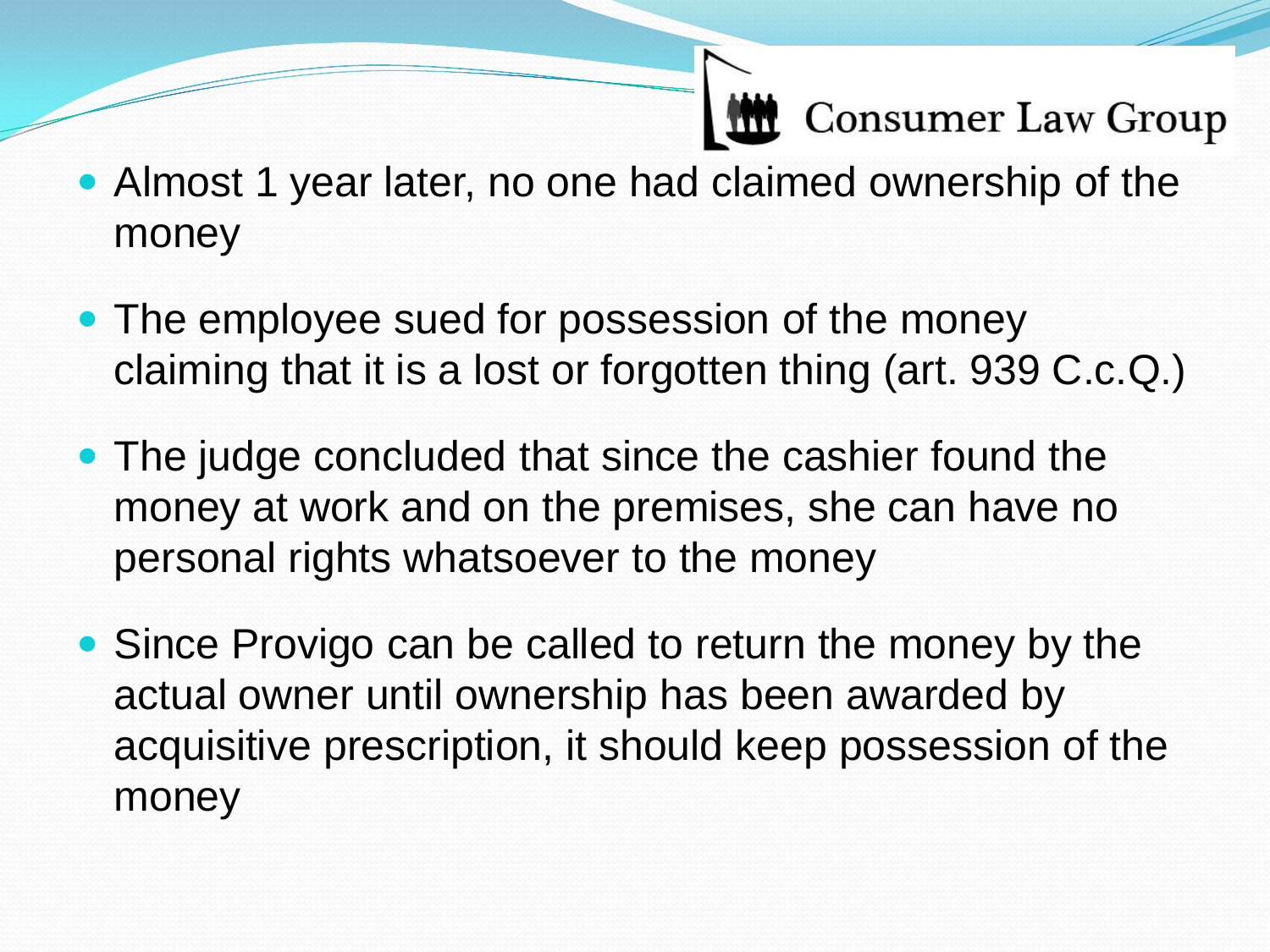#### **Example 1 : Saving a Painting from Fire**

- The act of abandoning a thing can only be accomplished by the owner himself and not by some external factor
- Therefore, the person who saved the painting cannot claim it to be his because the original owner still retains ownership
- The situation would more likely be analogous to the "Management of the Business of Another" (art. 1482 to 1490 C.c.Q.)
- In that case, the owner of the painting would, in equity, owe the saver an amount equal to what he would have paid someone to perform that work in the situation
-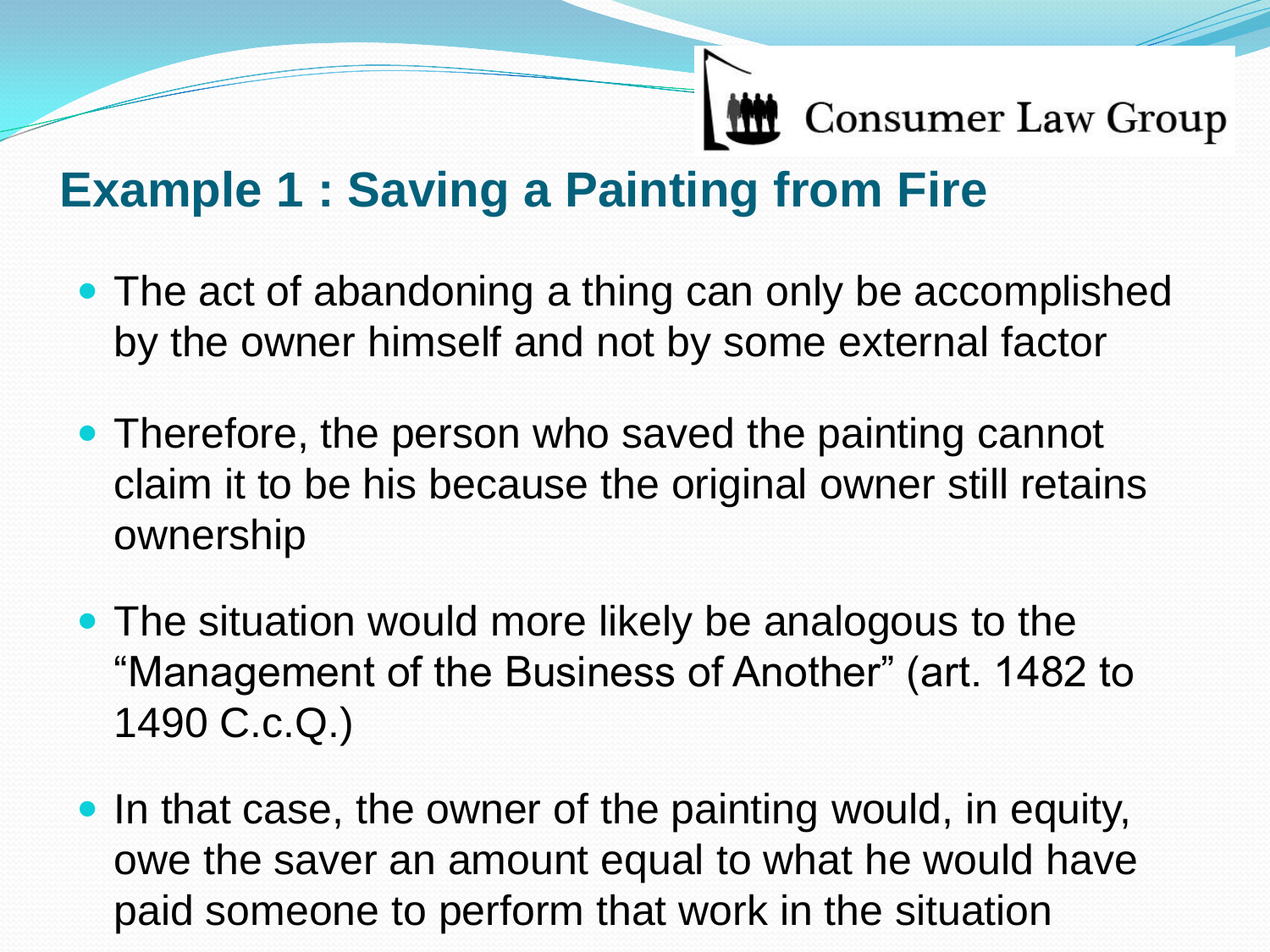#### **Acquisitive Prescription**

 With respect to a thief or someone who is aware that such property is stolen, there is no possibility of ownership by prescription, but a later party in good faith can benefit

#### Art. 927 C.c.Q.

« No thief, receiver of stolen goods or defrauder may invoke the effects of possession, but his successors by whatever title may do so if they were unaware of the defect. »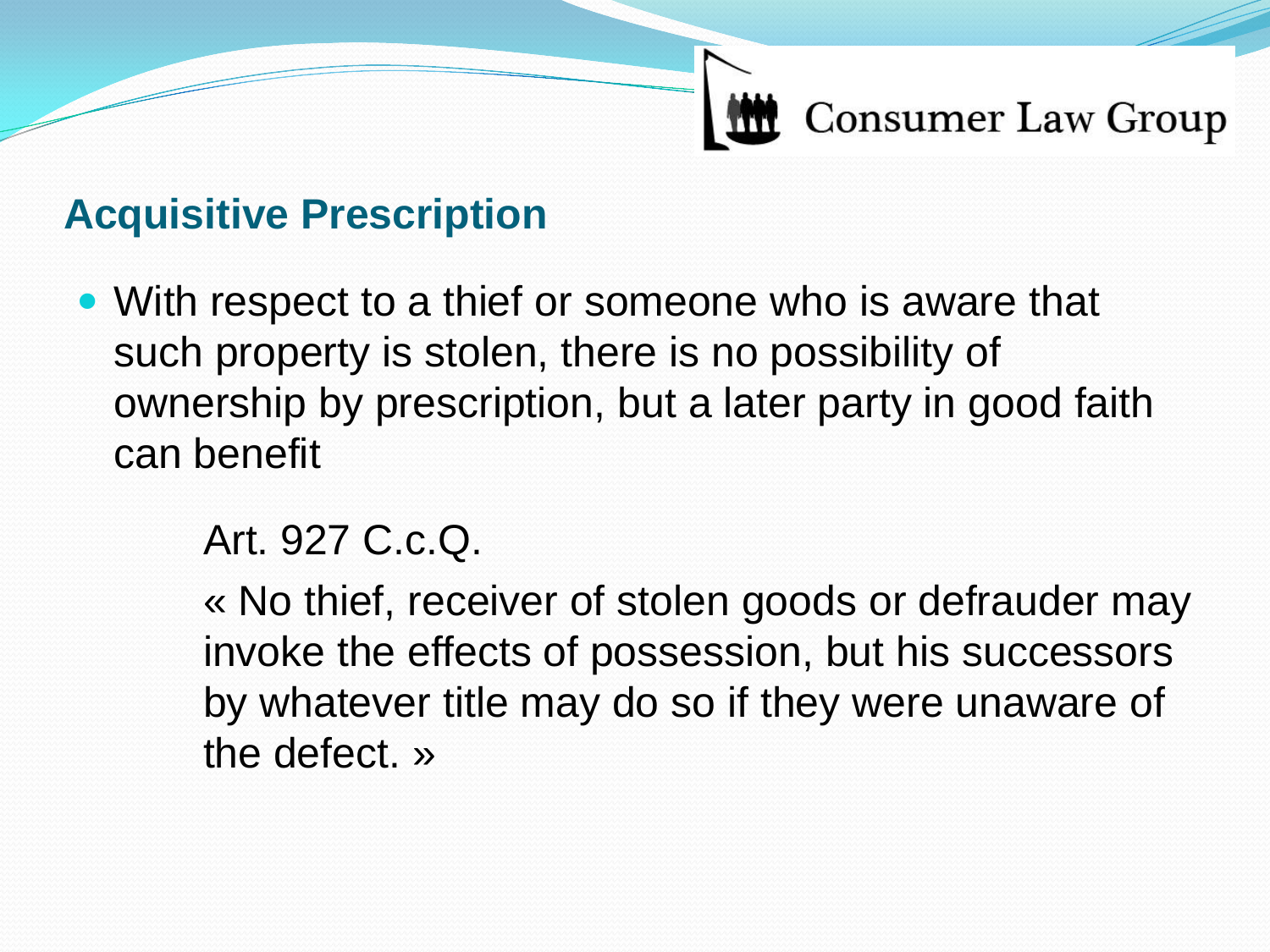• The general rule is 10 years, but it is 3 years for movable property only when the possessor is in good faith

Art. 2917 C.c.Q.

« The period for acquisitive prescription is 10 years, except as otherwise fixed by law. »

#### Art. 2919 C.c.Q.

« The possessor in good faith of movable property acquires the ownership of it by three years running from the dispossession of the owner.

Until the expiry of that period, the owner may revendicate the movable property, unless it has been acquired under judicial authority. »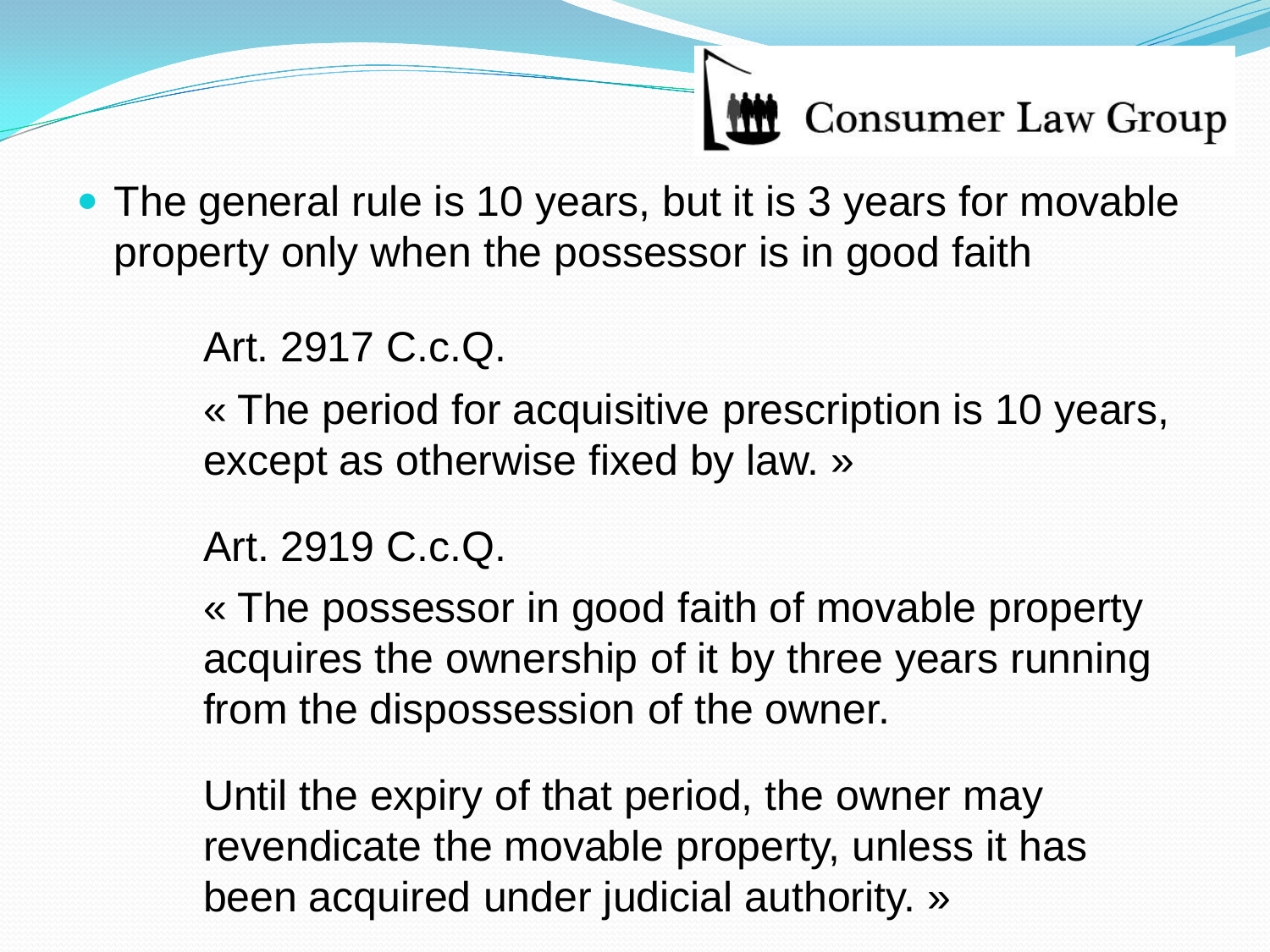#### **Acquisitive Prescription as it relates to Lost or Forgotten Property**

• Is it 10 years or 3 years?

#### **Malette c. Sûreté du Québec, EYB 1994-28964 (C.S.)**

- A person finds an envelope with \$20,000 of cash in it on the Trans-Canada highway
- He brings it to the Sûreté du Québec to find the owner
- 1 year later the SQ has been unable to locate anyone
- The finder takes an action to force the SQ to return him the money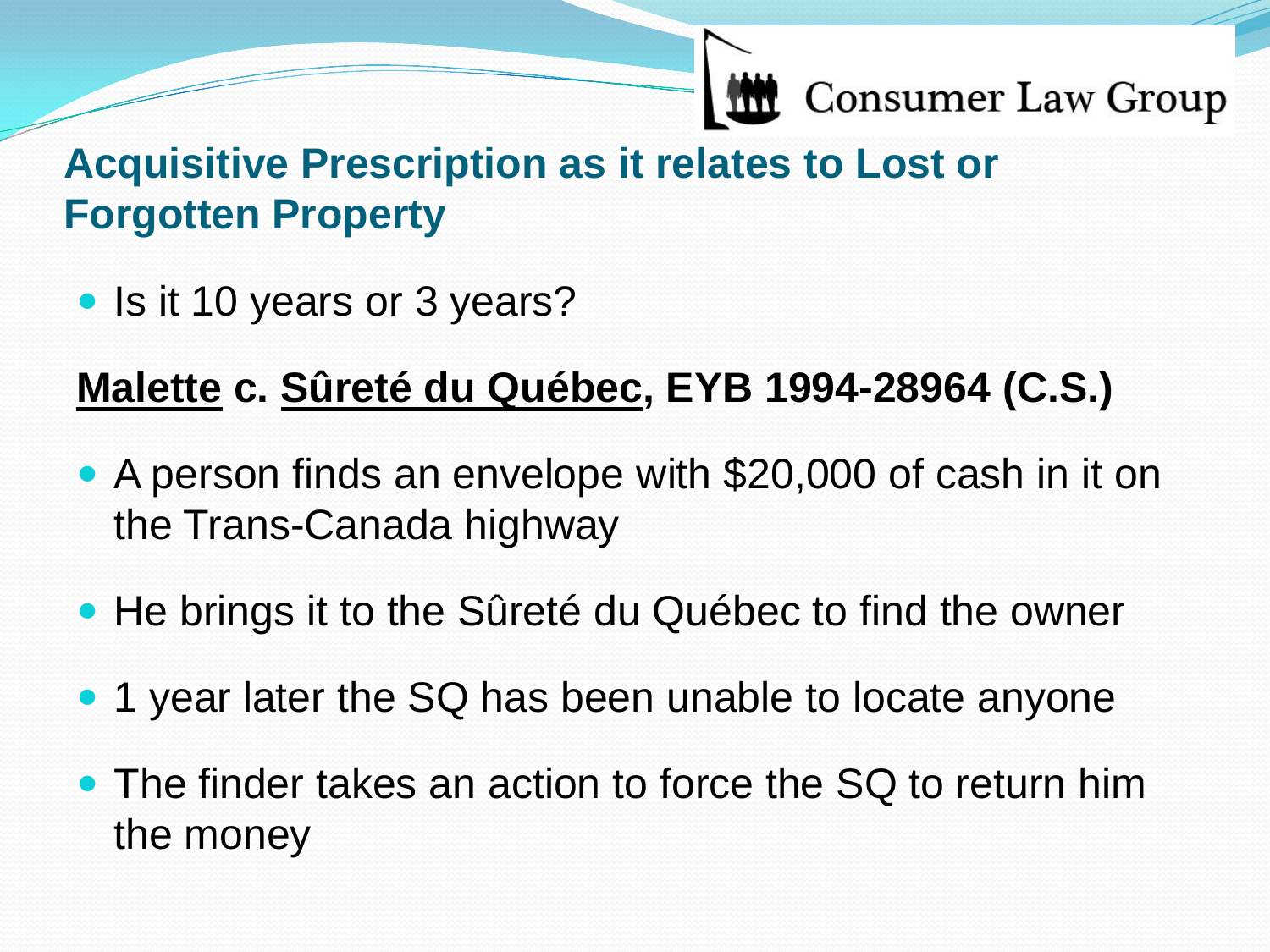- The judge concludes that the money cannot be considered as not having an owner (art. 934 par. 1 C.c.Q.) nor as abandoned (art. 934 par. 2 C.c.Q.) because it has more than a "slight value" -- so it does not automatically belong to the finder
- The money is a considered a lost or forgotten thing
- According to the judge, in order for the finder to benefit from acquisitive prescription, he must follow the prerequisites of:
- 1) Art. 940 C.c.Q. -- attempt to find the owner 2) Art. 941 C.c.Q. -- declare his find to a peace officer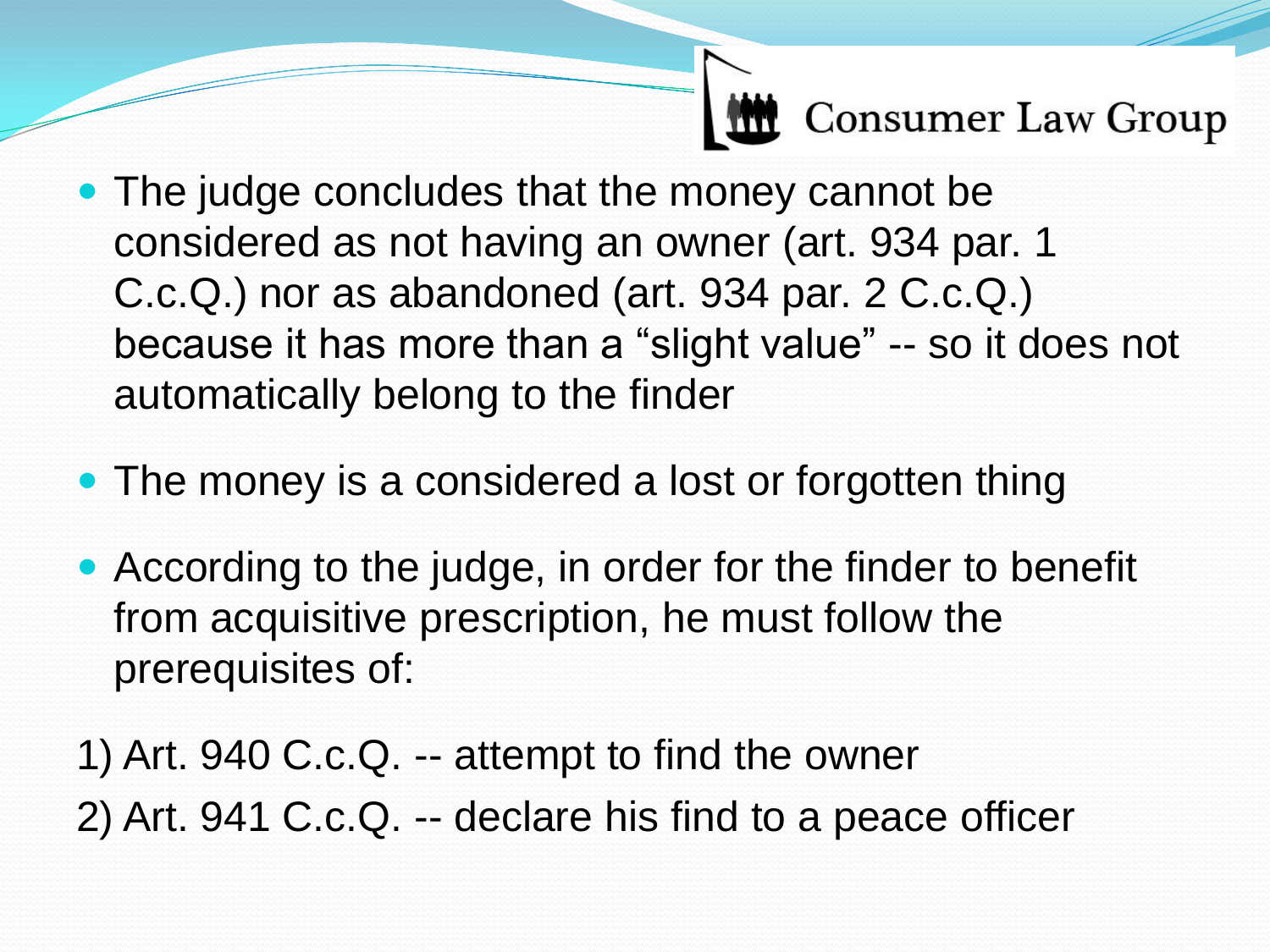- Since the founder satisfied these criteria, he must be given possession of the money so that he can begin to acquire proper title by acquisitive prescription
- The judge then concludes that this prescription is 10 years (art. 2917 C.c.Q.) and not 3 years (art. 2919 C.c.Q.) as a possessor in good faith, because a person who finds a lost or forgotten thing cannot be considered as a possessor in good faith, since they could not be said to be justified in thinking that they hold a real right in the thing.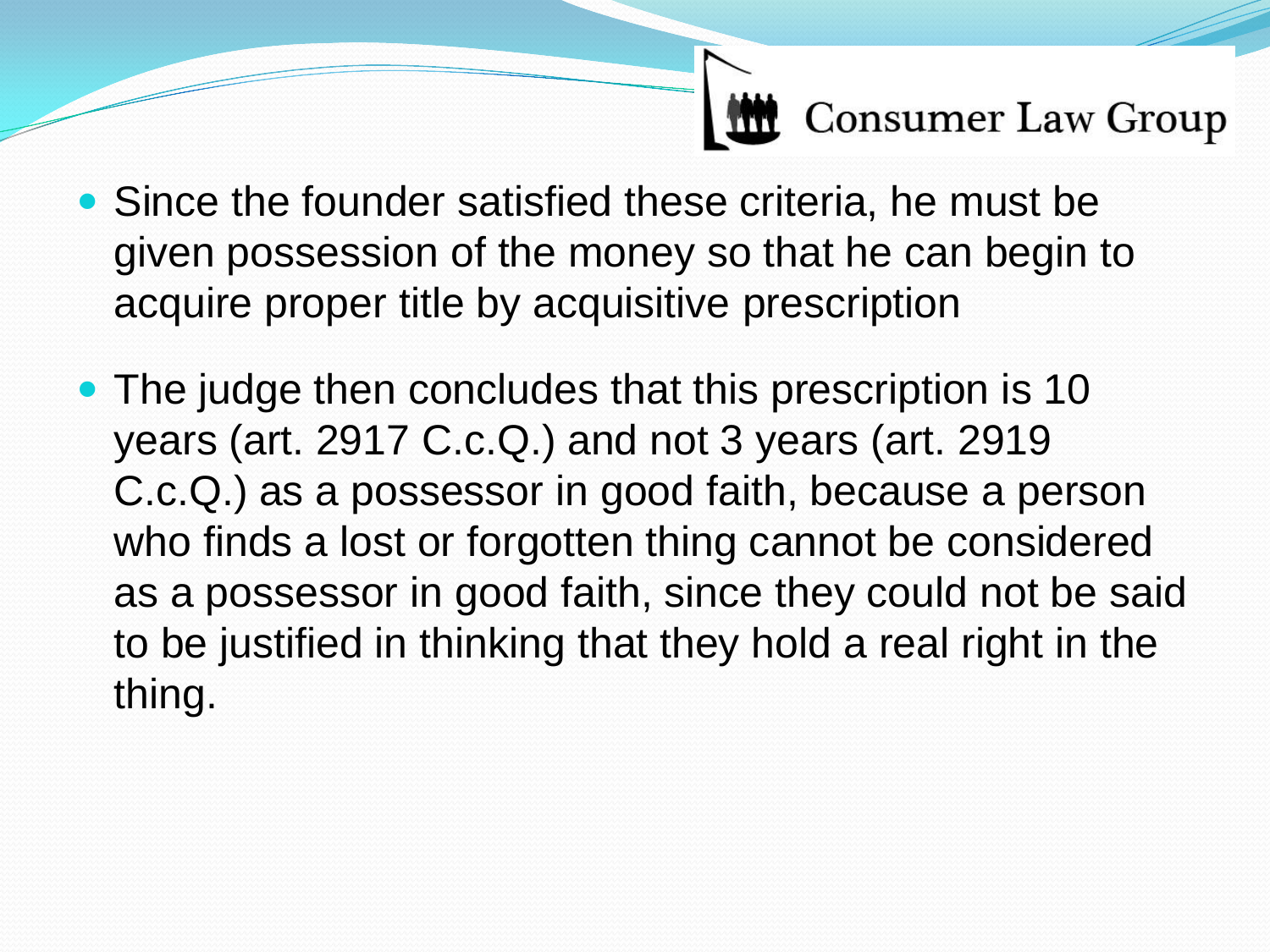• This reasoning was based on the judge's reading of art. 932 C.c.Q.

> « A possessor is in good faith if, when his possession begins, he is justified in believing he holds the real right he is exercising. His good faith ceases from the time his lack of title or the defects of his possession or title are notified to him by a civil proceeding. »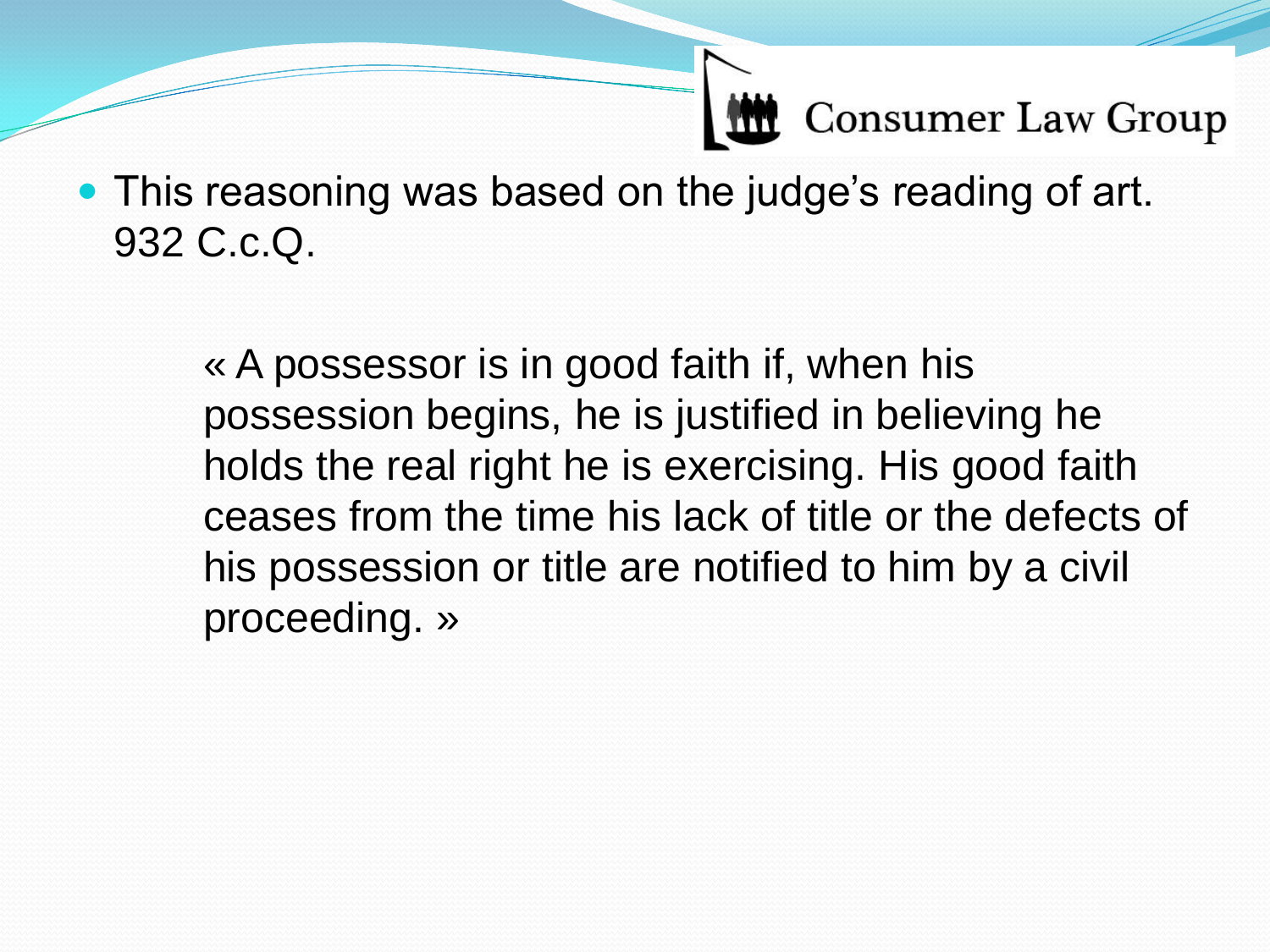Argument for 3 years [Slyvio NORMAND, *Introduction au droit des biens,* Wilson & Lafleur, 2000]

Article 940

« The finder of a thing shall attempt to find its owner; if he finds him, he shall return it to him. »

*Commentaires du ministre de la Justice*

Cet article est nouveau. L'exécution de cette obligation de tenter de retrouver le propriétaire et de lui remettre le bien est un élément qui permet d'établir la bonne foi de celui qui, comme le prévoit l'article 2919, entend prescrire.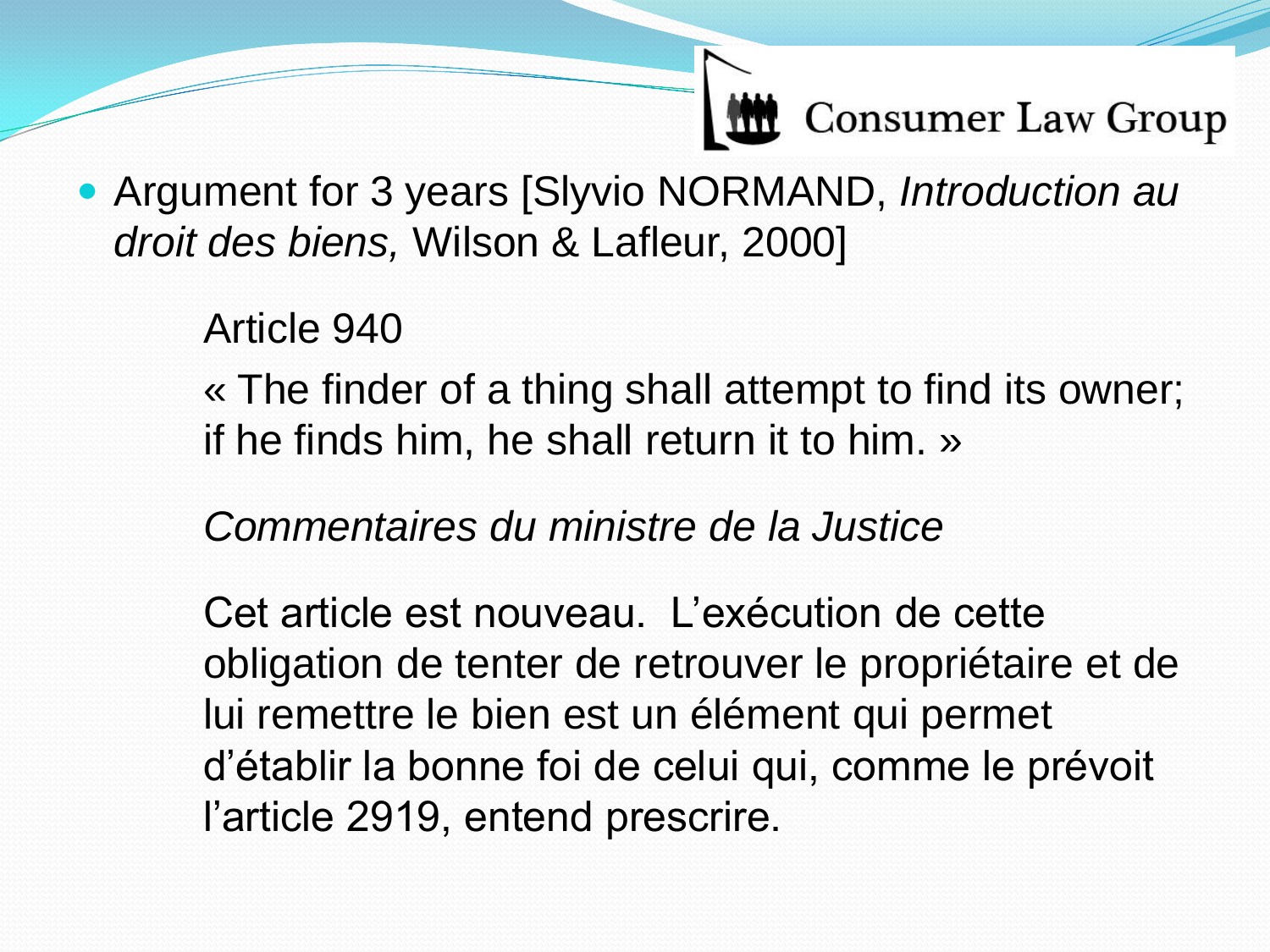#### **Acquisitive Prescription as it relates to Stolen Property**

- Acquisitive prescription does not run in favour of a thief nor a person who knows that the property has been stolen (art. 927 C.c.Q.) -- ownership can never be granted in these circumstances
- It can, however, be granted in favour of a third party purchaser in good faith, if the true owner does not act to revendicate the property within 3 years (art. 2919 C.c.Q.)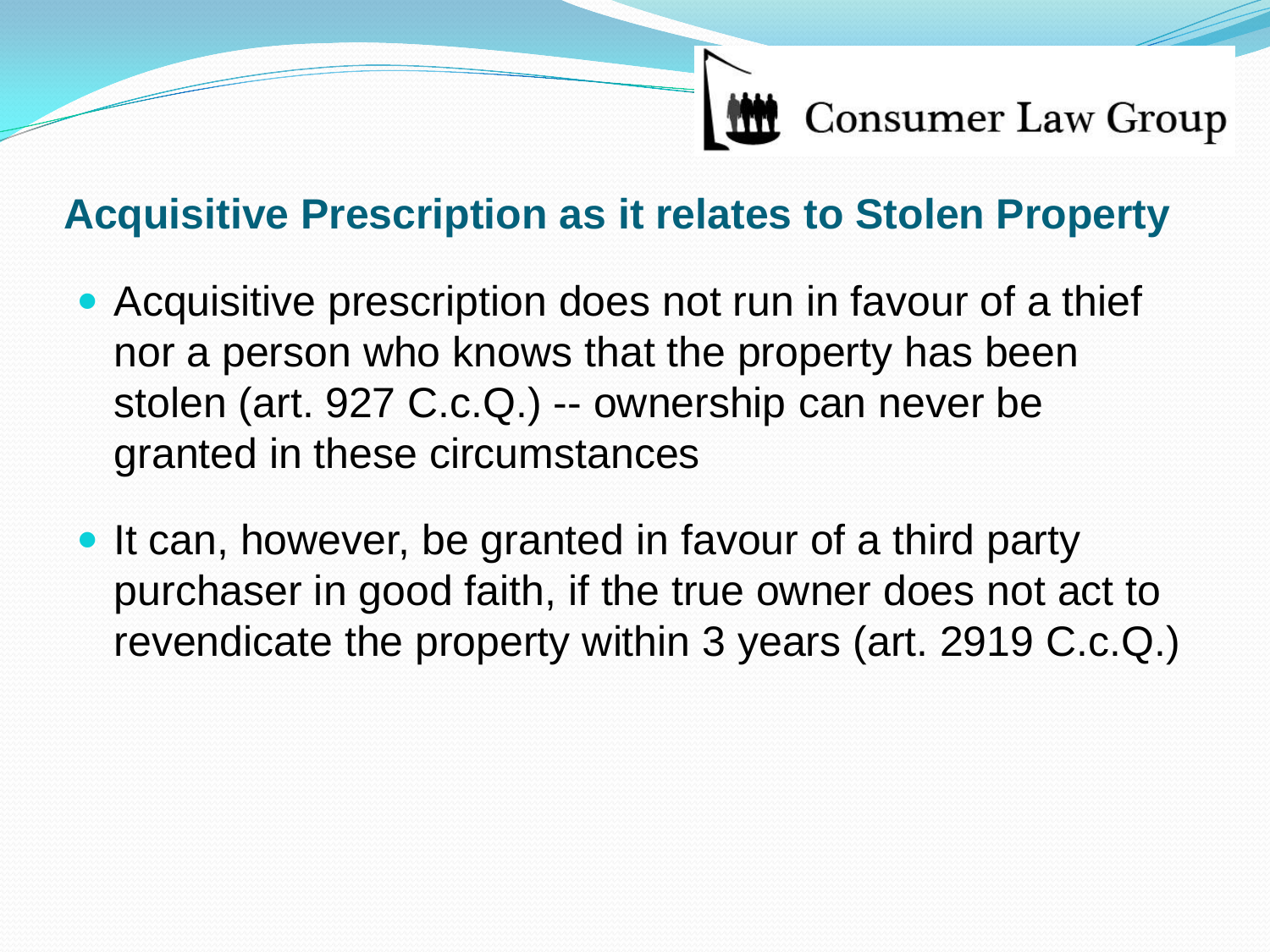• Since the thief or a person who is aware of the stolen property can never be the owner of the thing, then the sale of that thing to another can be annulled by the true owner

#### Art. 1713 C.c.Q.

« The sale of property by a person other than the owner or than a person charged with its sale or authorized to sell it may be declared null.

The sale may not be declared null, however, if the seller becomes the owner of the property. »

• If, however, the third party was in good faith and he becomes the owner after the 3 year prescription period, then the original owner has no right of action anymore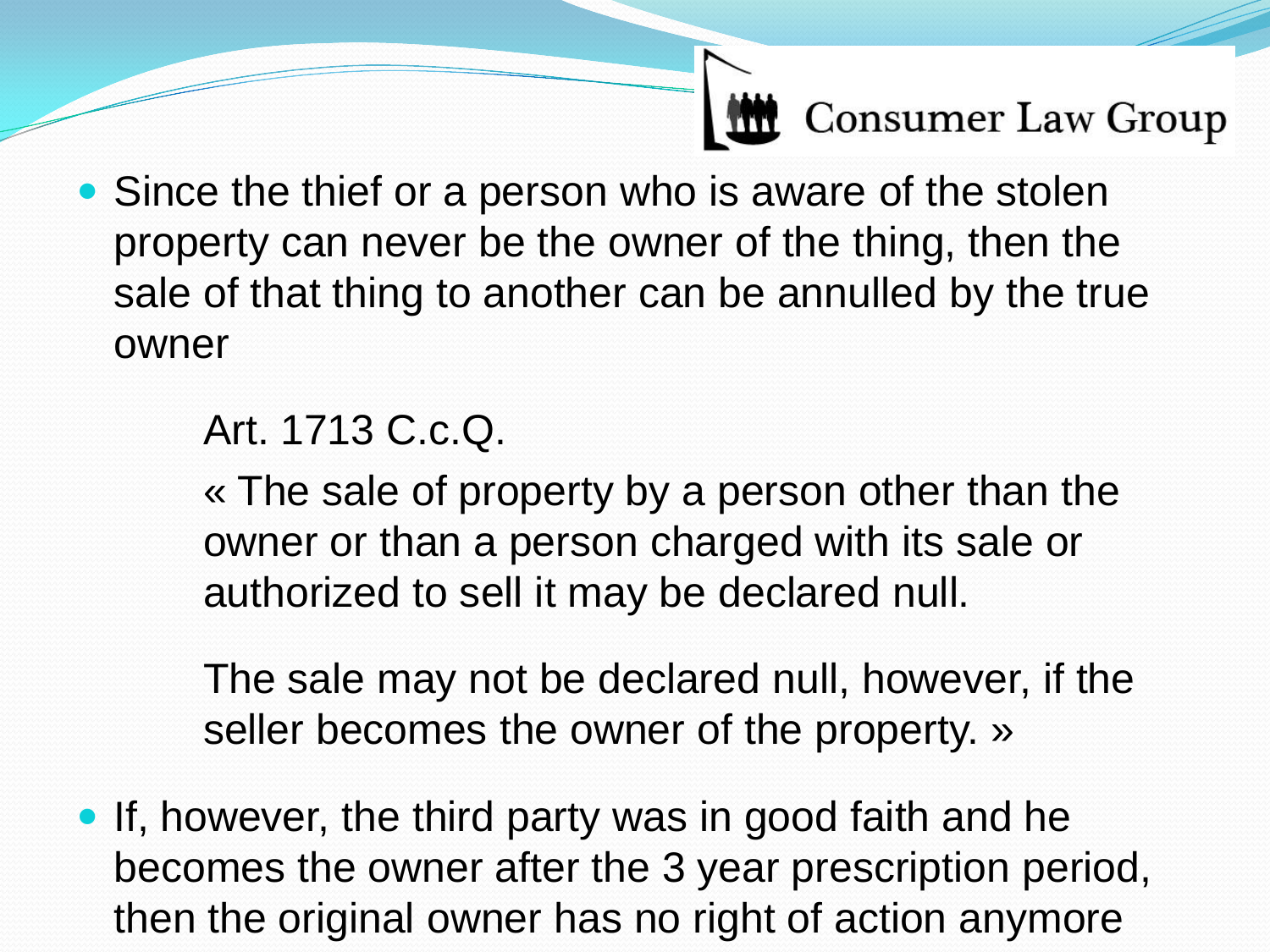- Assuming that the original owner takes action to revendicate the property within the 3 year prescriptive period (so the purchaser in good faith has not yet acquired ownership), the question remains as to if the original owner must compensate the third party in good faith for taking the thing from him?
- Answer: only if the third party purchased the property from a seller of similar goods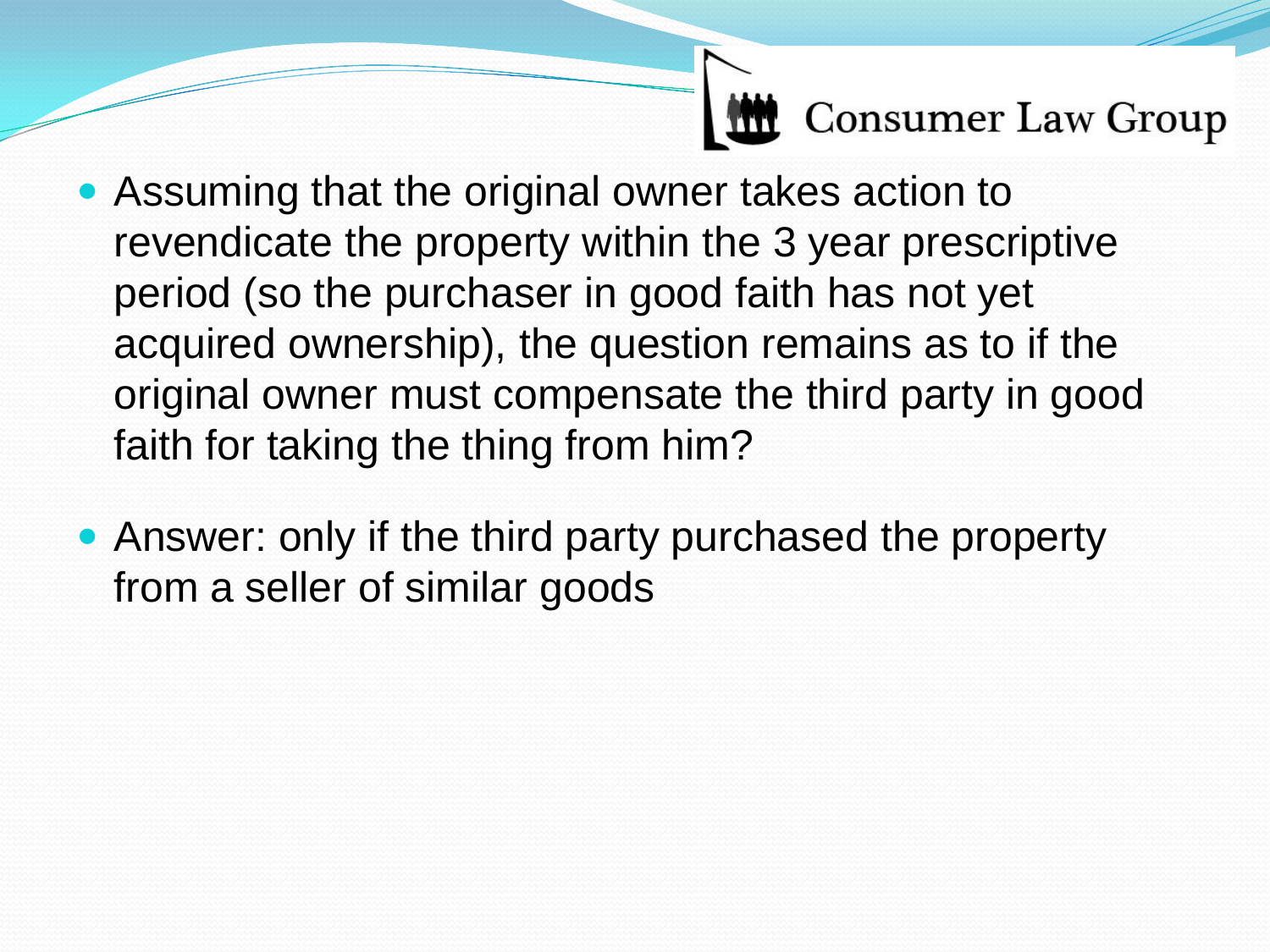• This is based on art. 1714 C.c.Q.

« The true owner may apply for the annulment of the sale and revendicate the sold property from the buyer unless the sale was made under judicial authority or unless the buyer can set up positive prescription.

If the property is a movable sold in the ordinary course of business of an enterprise, the owner is bound to reimburse the buyer in good faith for the price he has paid. »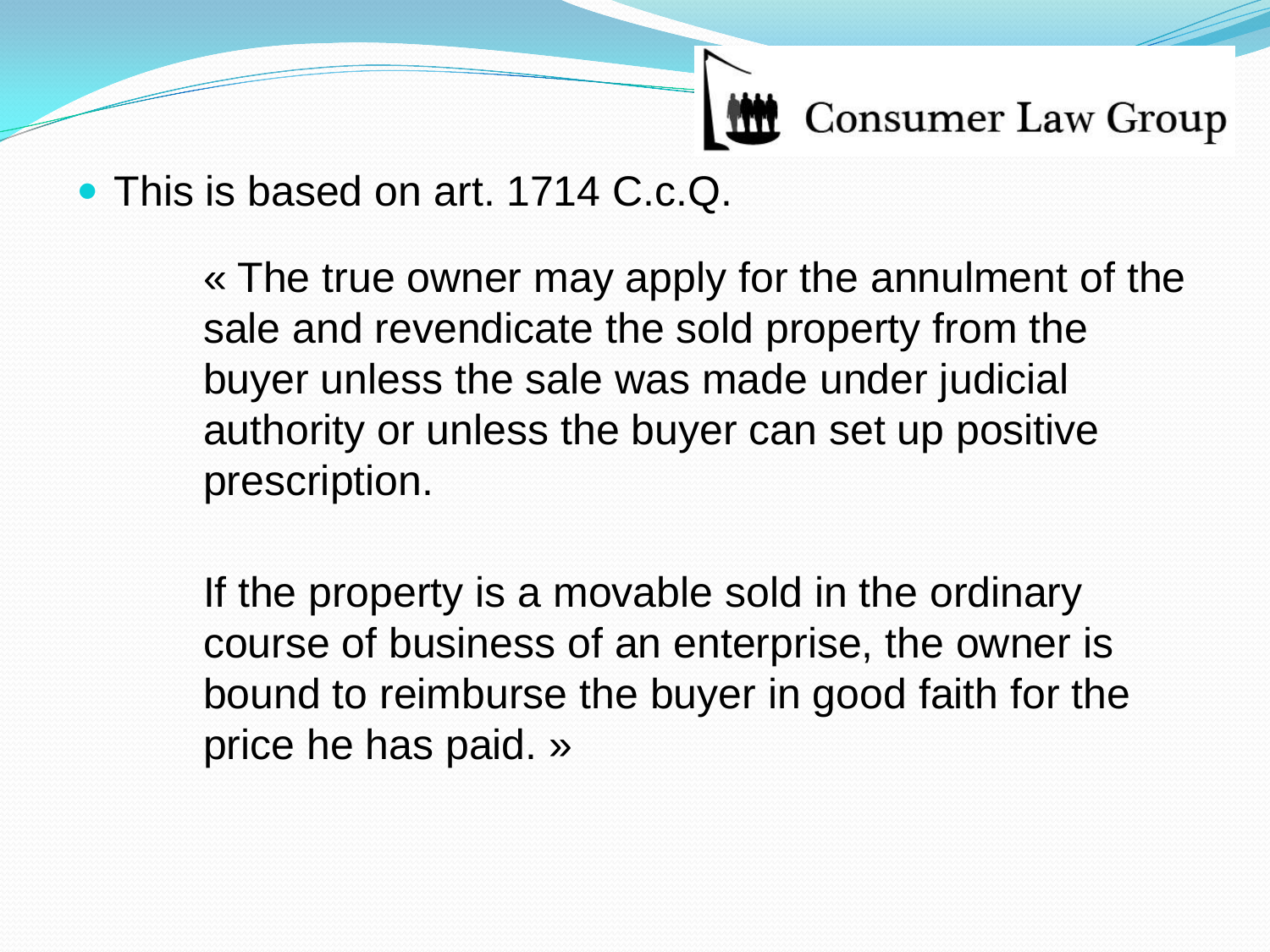#### **Joyal v. Boka, J.E. 88-116 (C.S.)**

- A person had a Rembrandt painting stolen from his house in 1975 and reported it to the police, but they did not find the thief
- In 1984, 9 years later, he sees a picture of the painting in an article in the Journal du Montreal
- He offers to pay the current owner \$100, which is what this person paid to an antique shop owner to buy the Rembrandt – the painting is worth \$15,000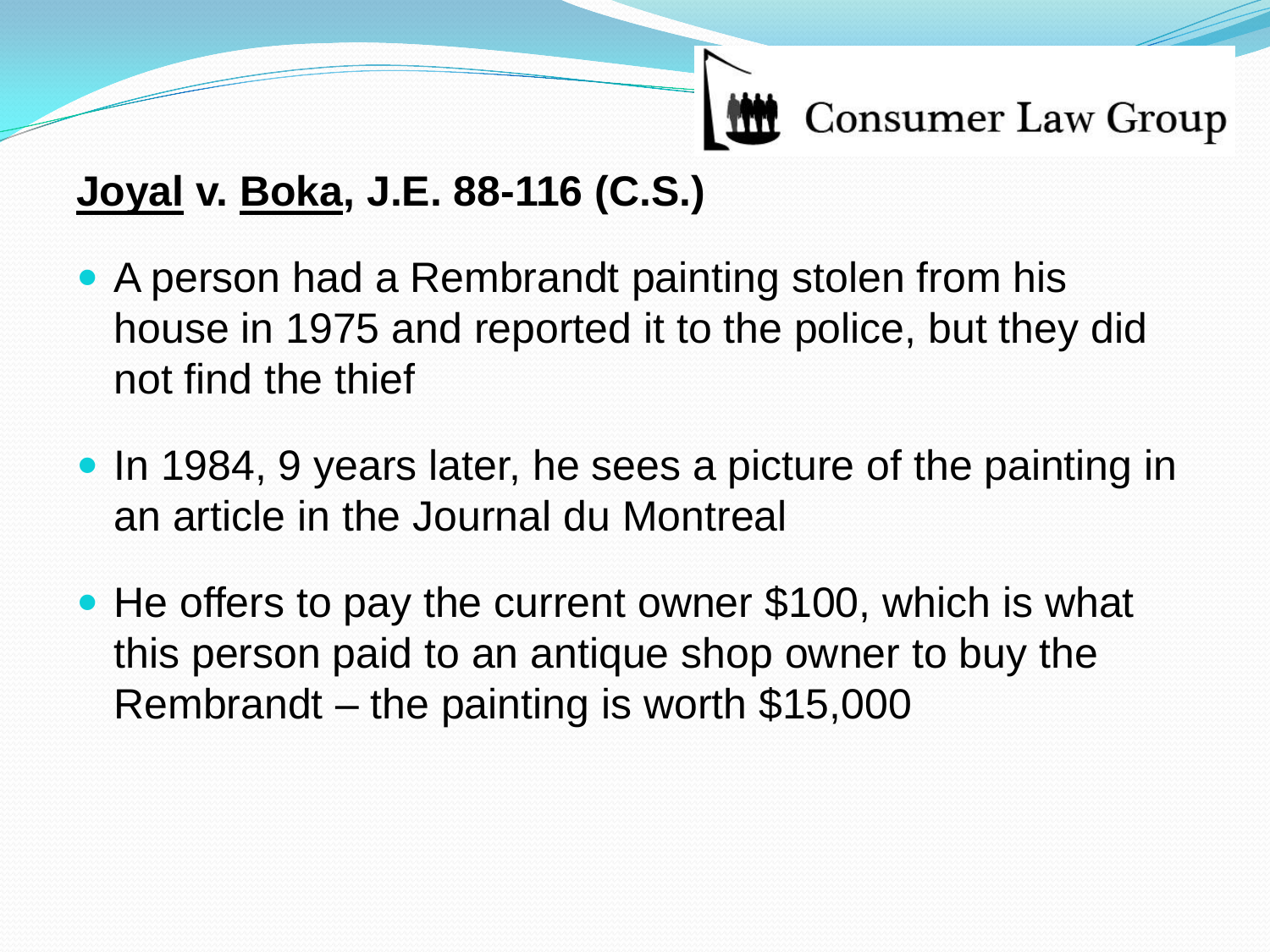- The antique shop owner claimed that he bought an armoire from an unidentified person and he found the painting inside one of the drawers
- Not having any particular knowledge of art, he sold it to the Defendant in 1980 for \$100 cash
- The judge concluded that, failing any evidence that the Defendant was in bad faith when he purchased the painting, that the Defendant was entitled to acquisitive prescription since more than 3 years had passed
- The painting was not returned to the original owner